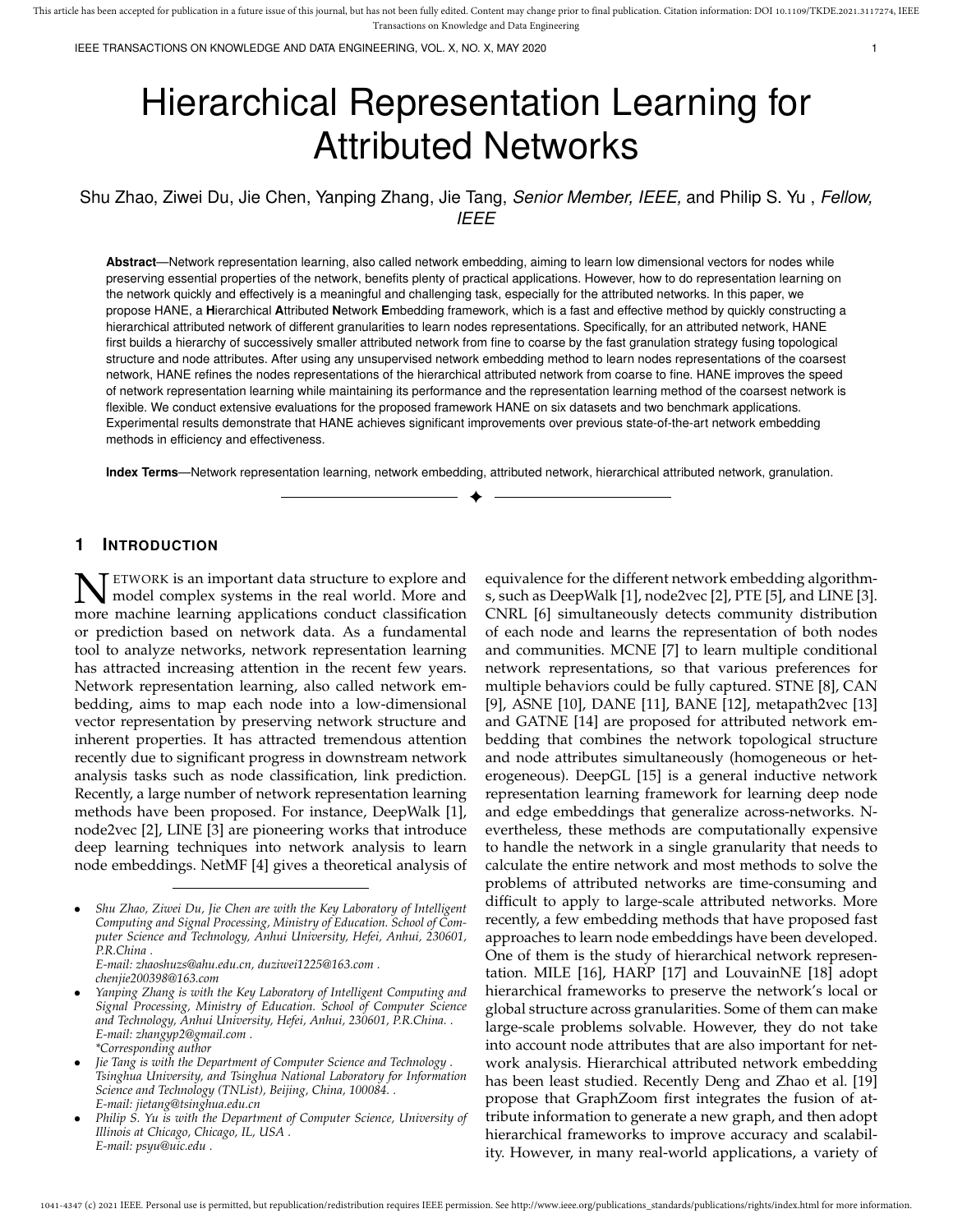IEEE TRANSACTIONS ON KNOWLEDGE AND DATA ENGINEERING, VOL. X, NO. X, MAY 2020 2

networks, such as coauthor network, citation network, are not only accompanied with a rich set of attributes, but presented in a hierarchical way. As shown in Fig.1, according to the attribute of the nodes, the citation network about computer science can be divided into hierarchical structure, a branch of the hierarchical structure from coarse to fine are Artificial Intelligence (AI), Natural Language Processing (NLP), Information Extraction (InfoE) and citations. Among them, computer science represents the coarsest node, and citations represent the finest node. Such attributed networks with hierarchical topology structure and attribute information are helpful to learn the relationship between nodes from different aspect and different granularity. Preserving the hierarchical attribute information is still a challenge. HANE (**H**ierarchical **A**ttributed **N**etwork **E**mbedding) can obtain hierarchical attribute information through fusion layer by layer, and builds the relationship between different granularities.



Fig. 1. An illustration of citation network with hierarchical topology structure and attribute information. Among them, nodes represent papers, edges represent citation relationships, and nodes with the same color have similar keywords.

The graph neural network that promotes the deep neural network model to graph structure data has attracted the attention of many researchers in recent years. There are some recent works on hierarchically learning network representation analogous to the pooling step in conventional convolutional neural (CNN) networks, including DIFFPOOL [20], EigenPooling [21], and so on. These methods divide the nodes into subgraphs (supernodes), coarsening them according to the subgraphs, and then reduce the entire graph information to coarsening graphs by generating the features of the supernodes from the corresponding nodes in the subgraphs. However, most of them are used for graph classification or semi-supervised node classification and they need labeled data to train the representation model, which is usually difficult in practice. We focus on the unsupervised network embedding methods rather than supervised/semi-supervised ones [22], [23], [24], [25], [26], [27] in this paper.

The rapid development of large-scale networks, existing unsupervised network embedding approaches are still with the following challenges posed by the characteristics of large-scale attributed networks in real-world applications. First, how to reduce the scale of the network so that the large-scale attributed network can be represented more effectively? Second, how to quickly and effectively preserve the network topology and the hierarchical attribute information during the node representation learning process to ensure the validity of the results? To tackle the above challenges, in this paper, we present HANE, a Hierarchical Attributed Network Embedding framework to learn node embeddings for the attributed network in a hierarchical way. We use the granulation module to compress the network structure and attributes, shrink the network scale, and thus reduce the computational complexity of the network representation learning. HANE mainly includes three modules as follows. (1) Granulation Module (GM). Given an attributed network, a hierarchical attributed network from large-scale to small-scale are generated by the continuous fusion of the granulation of the network structure and node attributes. The network topology and node attributes are preserved between these networks of different scales from fine-grained to coarse-grained, so that we can obtain an approximate solution at the coarsest granularity. (2) Network Embedding Module (NE). At the coarsest granularity, we use one of the existing unsupervised network embedding (attributed or structure-only) methods for network representation learning with high speed because the scale of the attributed network becomes small and the approximate solution expressed of the original network node is obtained. (3) Refinement Module (RM). This module refines the node embeddings from coarse to fine. It mainly inherits the embeddings from the coarse granularity and uses an unsupervised graph convolutional neural network to update them according to the topological structure and node attributes of the network at the current granularity. This process is highly efficient because we do not need to use a network embedding method to relearn node embeddings at each granularity.

In this paper, we study an unsupervised method for fast learning the representation of each node of an attributed network in a hierarchical way. We summarize the contributions of this paper as follows.

- We investigate the large-scale attributed network embedding problem in a hierarchical way that not only incorporates the network topological structure information and node attributes information within one granularity, but infers these two kinds of information across granularities.
- We propose a fast and efficient framework HANE, which consists of a granulation module (GM), a network embedding module (NE), and a refinement module (RM). Also, the NE module of HANE is flexible that structure-only network embedding methods and attributed network embedding methods are both suitable for it at the coarsest granularity.
- Our extensive evaluations show that the effectiveness of HANE, which outperforms state-of-the-art network embedding methods on node classification (e.g., 0.73%∼3.48% average relative lift in  $Micro\_F1$  scores) and link prediction (e.g., 0.62%∼3.61% relative lift in  $AUC$  scores) tasks. More importantly, HANE is efficient in the representations learning process, showing its high average speedup (e.g., 1.72×∼1016.88×) over state-of-theart baselines.

# **2 RELATED WORK**

In this section, we review the related state-of-the-art of network embedding methods from four aspects, includ-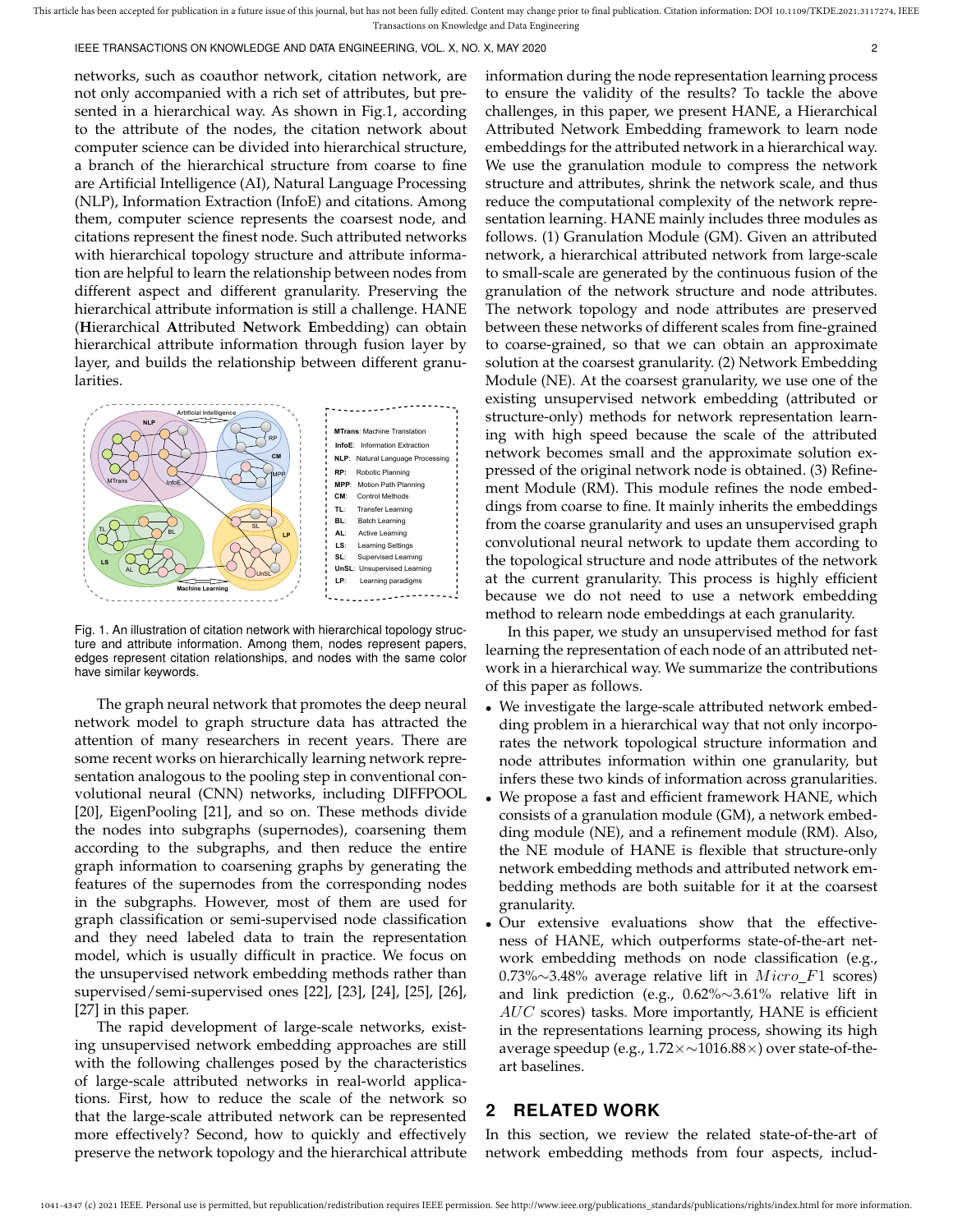IEEE TRANSACTIONS ON KNOWLEDGE AND DATA ENGINEERING, VOL. X, NO. X, MAY 2020 3

ing single-granularity structure-only network embedding methods, single-granularity attributed network embedding methods, hierarchical structure-only network embedding methods, and hierarchical attributed network embedding.

**Single-granularity Structure-only Network Embedding.** This kind of method projects the nodes of a network into a low-dimension vector space by preserving network local or global structure-property. Representative works include DeepWalk [1], node2vec [2], LINE [3], NetMF [4], GraRep [28], HOPE [29], etc. DeepWalk [1] and node2vec [2] are random walk based methods which generate a corpus on networks by some random walks and then train a skip-gram model on the corpus. LINE [3] learns node representations on large-scale networks while preserving both first-order and second-order proximities. GraRep [28], HOPE [29] and NECS [30] are capable to preserve high-order proximities of networks. NetMF [4] is a unified matrix factorization framework for theoretically understanding and improving DeepWalk and LINE, etc. ProNE [31] is a fast, scalable, and effective model that first initializes network embeddings efficiently by formulating the task as sparse matrix factorization and then enhances the embeddings by propagating them in the spectrally modulated space. DNE [32] is the first work that learns a discrete representation for networks. SPINE [33] jointly captures the local proximity and proximities at any distance while being inductive to deal with unseen nodes efficiently. NodeSketch [34] preserves highorder node proximity via recursive sketching that generates node embeddings in Hamming space. This kind of method has been proved to have good performances on a variety of regular network analysis tasks, such as link prediction or multi-label classification. However, they do not take into account utilizing node attributes information that is important for network analysis.

**Single-granularity Attributed Network Embedding.** Attributed network embedding aims to seek low-dimensional vector representations for nodes in a network, such that the original network topological structure and node attribute proximity can be preserved in such representations. STNE [8] adopts a content-to-node translation model to preserve contents and structure properties. CAN [9] proposes a variational auto-encoder that embeds each node and attribute with means and variances of Gaussian distributions. AANE [35] enables a joint learning process to be done in a distributed manner for accelerated attributed network embedding. SNE [10] proposes a generic framework for embedding social networks by capturing both the structure proximity and attribute proximity. TADW [36] incorporates text features of nodes into network representation learning under the framework of matrix factorization. CANE [37] learns context-aware embeddings for nodes with mutual attention mechanisms and is expected to model the semantic relationships between nodes more precisely. ANRL [38] uses a neighbor enhancement auto-encoder to model the node attributes and an attribute-ware skip-gram model based on the attribute encoder to capture the network structure. DGENE [39] is a general end-to-end model that leverages the complementary information of network structure and content. ProGAN [40] is a proximity generative adversarial network for network embedding. PGE [41] incorporates not only the network topological structure and node attributes

but edge properties into the network embedding procedure. DANE [11] captures the high nonlinearity and preserve various proximities in both topological structure and node attributes. SANE [42] learns the topological structure and sparse node attribute information simultaneously in a united approach. metapath2vec [13], GATNE [14] and HERec [43] are for heterogeneous network embedding. GCN [22] uses graph convolutional networks to learn node embeddings, by merging local graph structures and features of nodes to obtain embeddings from the hidden layers. GraphSAGE [23] uses node property information in neighbor aggregation to efficiently generate node embeddings for previously unseen data. Yet, there are generally time-consuming. In this paper, we increase the speed by reducing the size of the network, many of the above methods can be applied to our method. **Hierarchical Structure-only Network Embedding.** This kind of method generally captures the hierarchical network structure. HARP [17] proposes a hierarchical paradigm for network embedding based on iterative learning methods (e.g., DeepWalk and node2Vec). HARP focuses on improving the quality of embeddings by using the learned embeddings from the previous level as the initialized embeddings for the next level. MILE [16] repeatedly coarsens the network into smaller ones by merging nodes with similar local structures. It then applies existing embedding methods on the coarsest and refines the embeddings to the original network through a graph convolution neural network that it learns. LouvainNE [18] creates the partition hierarchy of the original graph by reusing the Louvain algorithm, and generates a level-specific node embedding of each partition in the hierarchy and combines the embeddings of all levels to compute the node embeddings in the original graph. GNE [44] formulates an optimization problem with spherical constraints to describe the hierarchical community structurepreserving network embedding. spaceNE [45] preserves hierarchies formed by communities through subspace, manifolds with flexible dimensionalities and is inherently hierarchical. MINES [46] incorporates multi-dimensional relations and hierarchical structure into a coherent model for node representation learning. HSRL [47] recursively compresses an input network into a series of smaller networks using a community-awareness compressing strategy to capture both the local and global topological information of a network. Ma and Cui et al. [48] propose a network embedding model NetHiex that captures the latent hierarchical taxonomy, which is generally unknown. However, these embedding techniques only account for the network structure. Our model follows the idea to captures the hierarchical network structure, but we integrate the attribute information of the node to obtain a higher quality node representation.

**Hierarchical Attributed Network Embedding.** This kind of methods fuse the attribute information of nodes while capturing the hierarchical structure. GraphZoom [19] first fused the topology and attributes of the original network to generate a new network. Then, by merging nodes with high spectral similarity, this fused network is repeatedly coarsened into a much smaller network and the embeddings obtained at the coarsest level to increasingly finer networks. However, GraphZoom is based on the spectral method, the scalability is not good enough, and GraphZoom can only capture the attribute information of the original network,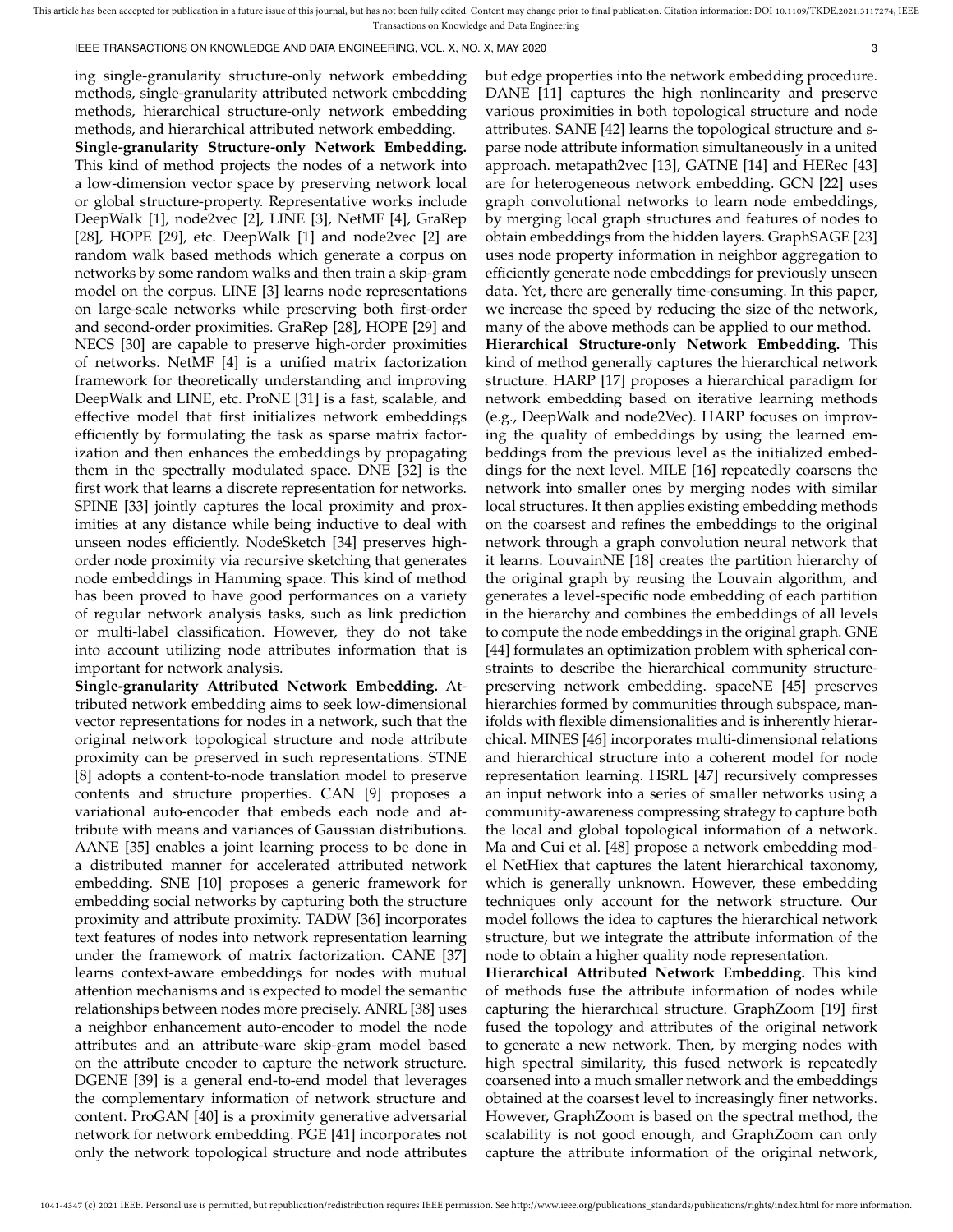IEEE TRANSACTIONS ON KNOWLEDGE AND DATA ENGINEERING, VOL. X, NO. X, MAY 2020 4

but cannot preserve the hierarchical attribute information. HANE can obtain hierarchical attribute information through fusion layer by layer, and constructs a hierarchical attributed network of different granularities to learn nodes representation.

## **3 PROBLEM FORMULATION**

Let  $G = (V, E, X)$  be an attributed network, where V denotes the set of  $n$  nodes and  $E$  represents the set of  $m$ edges.  $X \in \mathbb{R}^{n \times l}$  is a matrix that encodes all node attributes information, and  $x_i$  describes the attributes associated with node  $v_i$ . We will give some formal definitions of the problem for a better description. First, the definition of attributed network embedding is given, as in definition 3.1.

**Definition 3.1 (Attributed Network Embedding)** Given an attributed network  $G = (V, E, \mathbf{X})$ , we aim to represent each node  $v_i \in V$  as a low-dimensional vector  $z_i$  by learning a mapping function  $f_G: V \to \mathbf{Z} \in \mathbb{R}^{n \times d}$ , where  $d \ll n$ and the mapping function  $f<sub>G</sub>$  preserves not only network structure but also node attributes proximity.

In this paper, we let  $\succ$  to denote finer.  $G^i \succ G^{i+1}$ means  $G^i$  is at a finer granularity than  $G^{i+1}$ . That is,  $|V^i|>|V^{i+1}|$  . Thus, hierarchical attributed network constructed by networks with different granularities can be defined as follows.

**Definition 3.2 (Hierarchical Attributed Network)** Given an attributed network  $G = (V, E, \mathbf{X})$ , let  $G^0 = G$ , a series of networks at different granularities  $G^0 \succ G^1 \succ \cdots \succ$  $G^k$  is called a hierarchical attributed network.  $G^i \succ G^{i+1}$ ,  $i = 0, 1, 2, \dots, k - 1$ , represents that  $G^{i+1}$  is at a coarser granularity than  $G^i$ ,  $G^i = (V^i, E^i, \textbf{X}^i)$ ,  $\mid V^i \mid > \mid V^{i+1} \mid$ .  $\tilde{k}$  is the granularities of the hierarchical network.  $v_j^{i+1} \in$  $V^{i+1}$  denotes the  $j^{th}$  node of the network  $G^{i+1}$ , which is a supernode formed by a node subset  $V^i_j$  composed of several nodes of the network  $G^i$ .

In order to granulate  $G^i$  to  $G^{i+1}$ , we first introduce the definition of equivalence relation and equivalence class. Then we define two equivalence relations used in this paper, i.e., structure-based equivalence relation  $R_s$  and attributebased equivalence relation  $R_a$ . Based on these definitions, we give a granulation strategy in section 4 to build a hierarchical attribute network.

**Definition 3.3 (Equivalence Relation and Equivalent Class [49])** Assume that A is a set, R is a binary relation on A, for any  $a, b, c \in A$ ,

(1) Reflexivity:  $aRa$ .

- (2) Symmetry: If  $aRb$ , then  $bRa$ .
- (3) Transitivity: If  $aRb$  and  $bRc$ , then  $aRc$ .

 $R$  is called an equivalence relation on  $A$ . The equivalence class of a under R, denoted  $[a]_R$ , is defined as  $[a]_R = \{b \in A | aRb\}$ . Two elements of the given set are equivalent to each other if and only if they belong to the same equivalence class. Let  $A/R$  denote the collection of equivalence classes. Any equivalence relation provides a partition of the underlying set into disjoint equivalence classes.

Inspired by the study of networks that community structure is an important and quite common characteristic in the network [50], we give the structure-based equivalence relation  $R_s$  as Definition 3.4.

**Definition 3.4 (Structure-based Equivalence Relation**  $R<sub>s</sub>$ ) Define a binary relation  $R<sub>s</sub>$  on node set V, denoted  $v_i R_s v_j$ , if  $v_i$  and  $v_j$  are in the same non-overlapping community which is detected based on the network topological structure, where  $v_i$  and  $v_j \in V$ .

Obviously,  $R_s$  is an equivalence relation.

According to the proverb that birds of a feather flock together, we give the attribute-based equivalence relation  $R_a$  in this paper.

**Definition 3.5 (Attribute-based Equivalence Relation**  $R_a$ ) Define a binary relation  $R_a$  on the node set  $V$ , denoted  $v_i R_a v_j$ , if  $v_i$  and  $v_j$  are in a same non-overlapping clustering which is clustered based on node attributes, where  $v_i$  and  $v_j \in V$ .

Similarly,  $R_a$  is an equivalence relation.

**Lemma 3.1** If  $R_s$  and  $R_a$  are equivalence relations on node set  $V$ ,  $R_{node} = R_s \bigcap R_a$  is an equivalence relation on node set *V*.

Based on the definitions above, a hierarchical attributed network embedding framework is proposed, we formulate the hierarchical attributed network embedding problem as follows.

**Problem Formulation (Hierarchical Attributed Network Embedding)** Given an attributed network  $G = (V, E, \mathcal{E})$ **X**), granulate G to a hierarchical attributed network  $G =$  $G^0 \; \succ \; G^1 \; \succ \; \cdot \cdot \cdot \; \succ \; G^k.$  The goal is to find a function  $f_G: V \to \mathbf{Z} \in \mathbb{R}^{n \times d}$ , where  $d \ll n$ , preserving both the network topological structure and node attributes proximity from the network  $G<sup>k</sup>$  at the coarsest granularity to the original network G.

## **4 METHODOLOGY**

To address the problem above, we propose a hierarchical attributed network embedding framework HANE, which is a fast and effective method by quickly incorporates both the network topological structure and node attributes in a hierarchical way. We first compress the scale of attributed network by continuous granulation and fusion of attributes and structures. And the small-scale network retains the backbone information of the network structure and attributes. Thereby reducing the complexity of network representation. Fig. 1 shows an overview of the proposed HANE framework, which contains three key modules: GM, NE, and RM. Granulation module (GM) to construct a hierarchical attributed network by considering both the network topological structure and node attributes from fine to coarse. Network embedding module (NE) is to learn the node representations on the coarsest attributed network. The choice of the underlying network representation learning technology at this stage is flexible, we can use any unsupervised method of network representation (attribute or structureonly). Refinement module (RM) utilizes the unsupervised graph convolutional neural networks to refine the node representations on the hierarchical attributed network from coarse to fine. In the following three subsections, we discuss the details of the above three modules.

#### **4.1 Granulation Module (GM)**

Given an attributed network  $G = (V, E, \mathbf{X})$ , the purpose of the granulation module GM is to construct a hierarchical attributed network from fine to coarse  $G = G^0 =$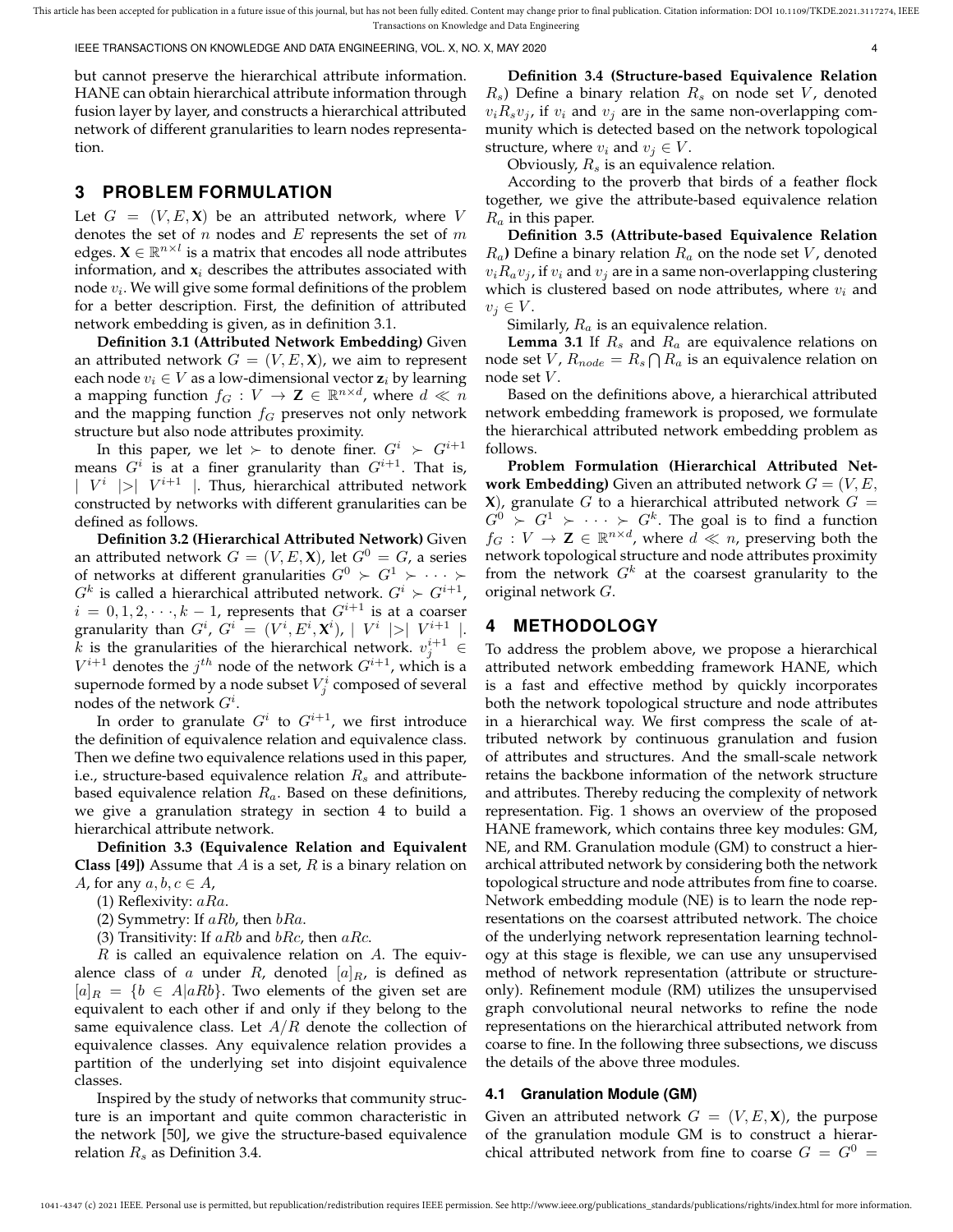





Fig. 2. The overview of our proposed framework HANE. GM is the granulation module which constructs a hierarchical attributed network from fine to coarse  $G = G^0 \succ G^1 \succ \cdots \succ G^k$ . NE is the network embedding module for the network  $G^k$  at the coarsest granularity. RM is the refinement module which refines the node representations on the hierarchical attributed network from coarse to fine  $Z^k, Z^{k-1}, \cdots, Z^0, Z$ . NG, EG, and AG are the nodes granulation submodule, edges granulation submodule, and attributes granulation submodule in granulation module GM.  $R_s$  and  $R_a$ are structure-based equivalence relation and attribute-based equivalence relation which are combined to granulate nodes in the NG submodule.

 $(V^0, E^0, \mathbf{X}^0) \succ G^1 = (V^1, E^1, \mathbf{X}^1) \succ \cdots \succ G^k =$  $(V^k, E^k, \mathbf{X}^k)$ , where  $G^{i+1}$  is a new abstraction level of  $G^i, i = 0, 1, \dots, k - 1$ . In this phase, we propose a granulation strategy that combines attributes and structure to improve the effectiveness of the results. In order to granulate  $G^{i}$  to  $G^{i+1}$  preserving attributes and structure, there are three steps: nodes granulation (NG) which granulates  $V^i$ to  $V^{i+1}$  to generate super-nodes, edges granulation (EG) which forms super-edges  $E^{i+1}$  based on  $V^{i+1}$  and  $E^i$ , attributes granulation (AG) which forms attributes  $X^{i+1}$  of super-nodes based on  $V^{i+1}$  and  $\mathbf{X}^{i}$ .

**Nodes Granulation (NG).** Based on the definitions of section 3, we will discuss how to granulate the nodes in  $G<sup>i</sup>$  to form super-nodes in  $G<sup>i+1</sup>$  by combing the network topological structure and node attributes simultaneously. Then we give the details of nodes granulation by combining  $R_s$  and  $R_a$ .

First, here the Louvain algorithm [51] is employed, which is one of the most popular and fast community detection methods. Many community detection methods can be also used to detect the non-overlapping communities of  $G^i$ . According to Definition 3.4  $R_s$ , node set  $V^i$  is partitioned into several equivalence classes, denoted as  $V^i/\overline{R_s} =$  ${V_{s_1}^i, V_{s_2}^i, \dots}$ , where  $V_j^i$  is the  $j^{th}$  equivalence class of  $V^i$ . We then use mini-batch k-means algorithm [52] which is one of the widely-used clustering methods to partition the node set  $V^i$  into several non-overlapping clusters. According to Definition 3.5  $R_a$ , node set  $V^i$  is also partitioned into several equivalence classes, denoted as  $V_i/R_a = \{V_{a_1}^i, V_{a_2}^i, \cdots\}$ . Finally, according to Leamma 3.1, we fuse the network structure and node attributes to partition  $V^i$  of  $G^i$  by  $R_{node}$ , denoted as  $V^i/R_{node}=V^i/(R_s\bigcap R_a)=\{V^i_1,V^i_2,\cdots\}$ . Each equivalence class  $V_j^i$ ,  $j = 1, 2, \cdots$ , is regarded as a supernode  $v_j^{i+1}$  in  $V^{i+1}$  of  $G^{i+1}$ .

The above nodes granulation process successfully forms  $V^{i+1} = \{v_1^{i+1}, v_2^{i+1}, \cdots\}$ , from the attributed network  $G^i$  =  $(V^{i}, E^{i}, \mathbf{X}^{i})$  by its network structure and node attributes. **Edges Granulation (EG).** After acquiring the node set  $V^{i+1}$ 

of network  $G^{i+1}$  from the network  $G^i$ , we will discuss how to form the edge set  $E^{i+1}$  of the network  $G^{i+1}$ .

Given an attributed network  $G^i = (V^i, E^i, \mathbf{X}^i)$  and  $V^{i+1} = \{v_1^{i+1}, v_2^{i+1}, \cdot \cdot \cdot\}$ , where  $v_j^{i+1}$  is a super-node granulated by an equivalence class  $V^i_j$  of  $V^i$ . For  $\forall v^{i+1}_p$  and  $v_q^{i+1} \in V^{i+1}$ ,  $e_{pq}^{i+1} = (v_p^{i+1}, v_q^{i+1}) \in \tilde{E}^{i+1}$ ,

$$
e_{pq}^{i+1} = \begin{cases} True, & if \quad \exists v_w^i \in V_p^i, v_s^i \in V_q^i, (v_w^i, v_s^i) \in E^i, \\ False, & otherwise. \end{cases}
$$
\n(1)

This edges granulation process forms edge set  $E^{i+1}$  of  $G^{i+1}$  according to node set  $\bar{V}^{i+1}$  of  $G^{i+1}$  and edge set  $E^i$  of  $G^i$ . If  $e^{i+1}_{pq} = True$ ,  $v^{i+1}_p$  and  $v^{i+1}_q$  will be connected.

**Attributes Granulation (AG).** In order to obtain coarsegrained attribute information, we will discuss how to form the attribute  $\mathbf{X}^{i+1}$  of  $G^{i+1}$  from  $\mathbf{X}^i$  of  $G^i$ .

Given the network  $G^i = (V^i, E^i, \mathbf{X}^i)$  and  $V^{i+1} =$  $\{v_1^{i+1}, v_2^{i+1}, \cdots\}$ , each dimension of  $\mathbf{X}^i$  represents different attribute information, the attribute  $x_j^{i+1}$  of each super node  $v_j^{i+1} \in V^{i+1}$  should contain the attribute information of nodes in  $G^i$  it contains. Assume the attribute values are numerical, here we use the mean to represent the attribute information of the super node, the attribute vector  $x_j^{i+1}$  of the node  $v_j^{i+1}$  is calculated as Equation (2),  $j = 1, 2, \cdots$ 

$$
\mathbf{x}_{j}^{i+1} = \frac{1}{|V_{j}^{i}|} \sum_{p=1}^{|V_{j}^{i}|} \mathbf{x}_{p}^{i},
$$
 (2)

where  $x_p^i$  is the attribute vector of the node  $v_p^i$  in the  $j^{th}$ node subset  $V^i_j$  of the node set  $V^i$ , i.e.,  $v^i_p \in V^i_j \subseteq V^i.$ 

After the process of granulation module, we generate a super-network and iteratively granulation to construct a series of attributed networks  $G^0, G^1, \cdots, G^k$  at different granularities which reveal the hierarchical network structures and node attributes of the original network G. It is obvious that  $|V^i|>|V^{i+1}|, |E^i|>|E^{i+1}|, i = 0, 1, 2, \cdots, k-1.$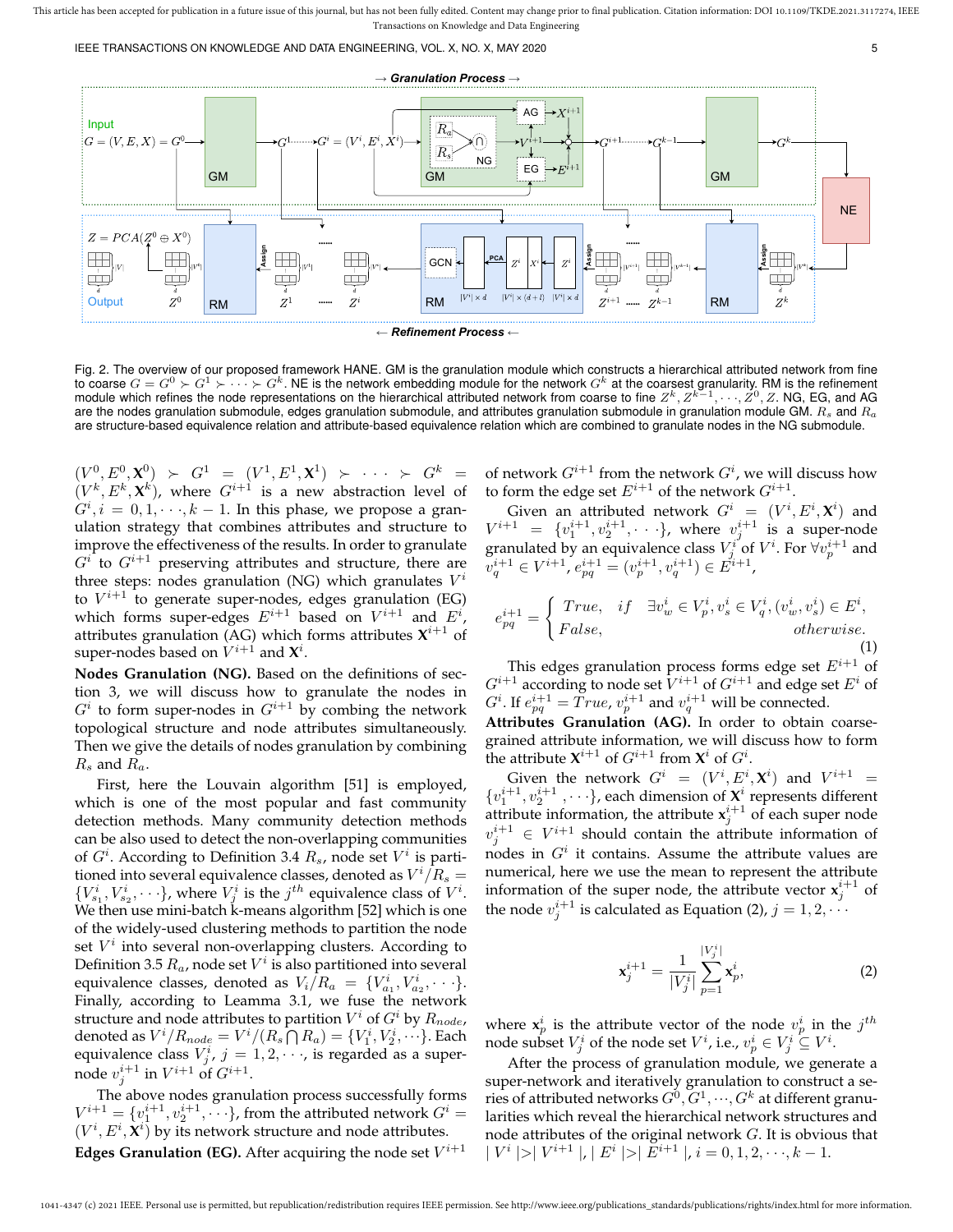IEEE TRANSACTIONS ON KNOWLEDGE AND DATA ENGINEERING, VOL. X, NO. X, MAY 2020 6

### **4.2 Network Embedding on the Coarsest Attributed Network**

From above, a hierarchical attributed network from fine to coarse  $G = G^0 \succ G^1 \succ \cdots \succ G^k$  is constructed by iteratively implementing granulation module (GM).

For the coarsest network  $G^k = (V^k, E^k, \mathbf{X}^k)$  which is smaller than the original attributed network  $G$ . And it retains the backbone information of the original network structure and attributes. We learn the representation of nodes on  $G<sup>k</sup>$ to acquire the approximate solution of the original network as Equation (3).

$$
\mathbf{Z}^{k} = PCA(\alpha \cdot f_{G^{k}}(V^{k}) \oplus (1-\alpha)\mathbf{X}^{k}), \tag{3}
$$

where  $f_{G^k}(\cdot)$  is a network representation learning method to learn the nodes representation of the coarsest attributed network.  $\alpha$  is a parameter. If  $f_{G^k}(\cdot)$  is a structure-onlybased network embedding method,  $0 \leq \alpha \leq 1$ , here we set  $\alpha = 0.5$ . If  $f_{G^k}(\cdot)$  is an attributed network embedding method,  $\alpha = 1$ . The attributed network embedding method can combine attribute information well, so operation ⊕ and  $PCA(\cdot)$  is no longer executed.  $\oplus$  means concatenation operator, so that network structure and node attributes are fused for the attributed network embedding at the coarsest granularity. Principal components analysis  $(PCA)$  [53] aimed to find a linear projection of the original data, here used to reduce the dimensionality of the learned embedding from  $(d + l)$  to d, so that the coarsest network embeddings  $\mathbf{Z}^k \in \mathbb{R}^{|V^k| \times d}$ . It is worth noting that  $|V^k|$  is much smaller than  $|V|$ , so the speed of network embedding for  $G^k$  is far faster than for G.

In this stage, we choose network representation learning technology as  $f_{G^k}(\cdot)$  is very flexible. Many existing unsupervised network embedding methods can be used, such as structure-only network embedding DeepWalk, node2vec and attributed network embedding STNE, CAN, and so on.

#### **4.3 Refinement Module (RM)**

Our goal is to learn the node representation of the original attributed network, preserving both the network topological structure and node attributes proximity from the network  $G^k$  at the coarsest granularity to the original network  $G$ . So our final stage is to refine the representation of nodes from coarse to fine.

Given a hierarchical attributed network  $G=G^0 \succ G^1 \succ$  $\cdots > G^k$  and the embedding  $\mathbf{Z}^k$  of the coarsest network  $G<sup>k</sup>$ , we will discuss how to learn the embedding **Z** of the original network G by refinement module RM from  $G^k$  to G.

For a better description, we first study an easier subtask: learn embedding  $\mathbf{Z}^i$  according to  $G^i$  and  $\mathbf{Z}^{i+1}$ . Once we solved this subtask, we can then iteratively apply the technique on each pair of hierarchical attributed networks from the coarsest network  $G^k$  to the finest network  $G^0$ and eventually derive the node embeddings on the original network *G*. Next, we focus on  $\mathbf{Z}^i = RM(\tilde{G}^i, \mathbf{Z}^{i+1}).$ 

First, we inherit coarse-grained embeddings  $Z^{i+1}$  and fuse the network structure and node attributes of  $G^i$  to initialize the embedding  $\mathbf{Z}^i$  of finer-grained network  $G^i$  as Equation (4).

$$
\mathbf{Z}^{i} = PCA(Assign(\mathbf{Z}^{i+1}, G^{i}) \oplus \mathbf{X}^{i}), \tag{4}
$$

where  $Assign(\cdot)$  assigns  $\mathbf{Z}^{i+1} \in \mathbb{R}^{|V^{i+1}| \times d}$  to  $\mathbf{Z}^i \in \mathbb{R}^{|V^i| \times d}$ as initial embeddings of  $G^i$ . Specifically, if  $v_p^i \in V_j^i$  and  $v_q^i \, \in \, V_j^i$ ,  $\mathbf{z}_p^i \, = \, \mathbf{z}_q^i \, = \, \mathbf{z}_j^{i+1}$ , where  $v_j^{i+1}$  is granulated as a super-node by a subset  $V_j^i$ , and  $\mathbf{z}_j^{i+1}$  is the embedding of node  $v_j^{i+1}$ .  $\oplus$  means concatenation operator, and  $PCA(\cdot)$  is used to reduce the dimensionality of the embedding from  $(d+l)$  to d.

Second, we optimize the embedding matrix  $\mathbf{Z}^i \in \mathbb{R}^{|V^i| \times d}$ inspired by literature [22] as Equation (5).

$$
\mathbf{Z}^i = H(\mathbf{Z}^i, \mathbf{M}^i),\tag{5}
$$

where  $\mathbf{M}^i$   $\in$   $\mathbb{R}^{|V^i| \times |V^i|}$  is the adjacency matrix of the network  $G^i$ .  $H(\cdot)$  a simple layer-wise linear GCN model that makes calculation faster. And we can stack multiple  $H(\cdot)$  to achieve a model of higher capacity.

The  $j^{th}$  layer of GCN is updated by Equation (6).

$$
H^{j}(\mathbf{Z}^{i}, \mathbf{M}^{i}) = \sigma(\widetilde{\mathbf{D}^{i}}^{-1/2} \widetilde{\mathbf{M}^{i}} \widetilde{\mathbf{D}^{i}}^{-1/2} H^{j-1}(\mathbf{Z}^{i}, \mathbf{M}^{i}) \Delta^{j}), \quad (6)
$$

where  $\sigma(\cdot)$  is an activation function,  $\Delta^j \in \mathbb{R}^{d \times d}$  is a layer- ${\bf s}$  pecific trainable weight matrix.  ${\bf M}^i\ =\ {\bf M}^i\,+\,\lambda {\bf D}^i,\ {\bf D}^i\ \in$  $\mathbb{R}^{|V^i| \times |V^i|}$  is a diagonal matrix.  $\mathbf{D}^i(p,p) = \sum_q \mathbf{M}^i(p,q)$ .  $\lambda \in [0,1]$  is a hyper-parameter for controlling the weight of self-loop.  $\mathbf{D}^i(p,p) = \sum_q \mathbf{M}^i(p,q)$ .

In our model, the learning of the refinement module is essentially learning  $\Delta^j$  for each  $j \in [1, s]$ , s is the number of hidden layers. We learn  $\Delta^j$  only once at the coarsest granularity  $k$  and assign it to the refinement module at other granularities. Inspired by MILE [16], here we define a loss function to learn  $\Delta^j$ .

$$
loss = \frac{1}{|V^k|} ||(\mathbf{Z}^k - H^s(\mathbf{Z}^k, \mathbf{M}^k))||^2, \tag{7}
$$

we adopt AdamOptimizer to learn  $\Delta^j.$ 

Based on the above calculation, we can obtain the node representation of each layer of the hierarchical attributed network. For the original network  $G$ , we concatenate  $\mathbf{Z}^0$ and its node attributes to compensate for the loss of node attributes information. The embedding **Z** is calculated as Equation (8), where  $PCA(\cdot)$  is used to reduce the dimensionality of the embedding from  $(d+l)$  to d.

$$
\mathbf{Z} = PCA(\mathbf{Z}^0 \oplus \mathbf{X}^0). \tag{8}
$$

The proposed framework is summarized in Algorithm 1. We first use a fast granulation module in lines 2-7 to reduce the network size gradually and build a hierarchical attribute network. Then, in line 8, we learn the representation of the nodes in the coarsest network by any unsupervised network representation learning method. In the remainder of Algorithm 1, we gradually refine the node representations of the network from coarse to fine to obtain the final node representations of the original network.

#### **5 EXPERIMENTS**

We evaluate the effectiveness of the proposed framework HANE on two benchmark applications, node classification and link prediction, which are also commonly used tasks for many existing network embedding methods evaluations. In addition, we also analyze the efficiency and scalability, flexibility of the NE module, and different granulation layers of HANE. Finally, we discuss the significant test of HANE.

1041-4347 (c) 2021 IEEE. Personal use is permitted, but republication/redistribution requires IEEE permission. See http://www.ieee.org/publications\_standards/publications/rights/index.html for more information.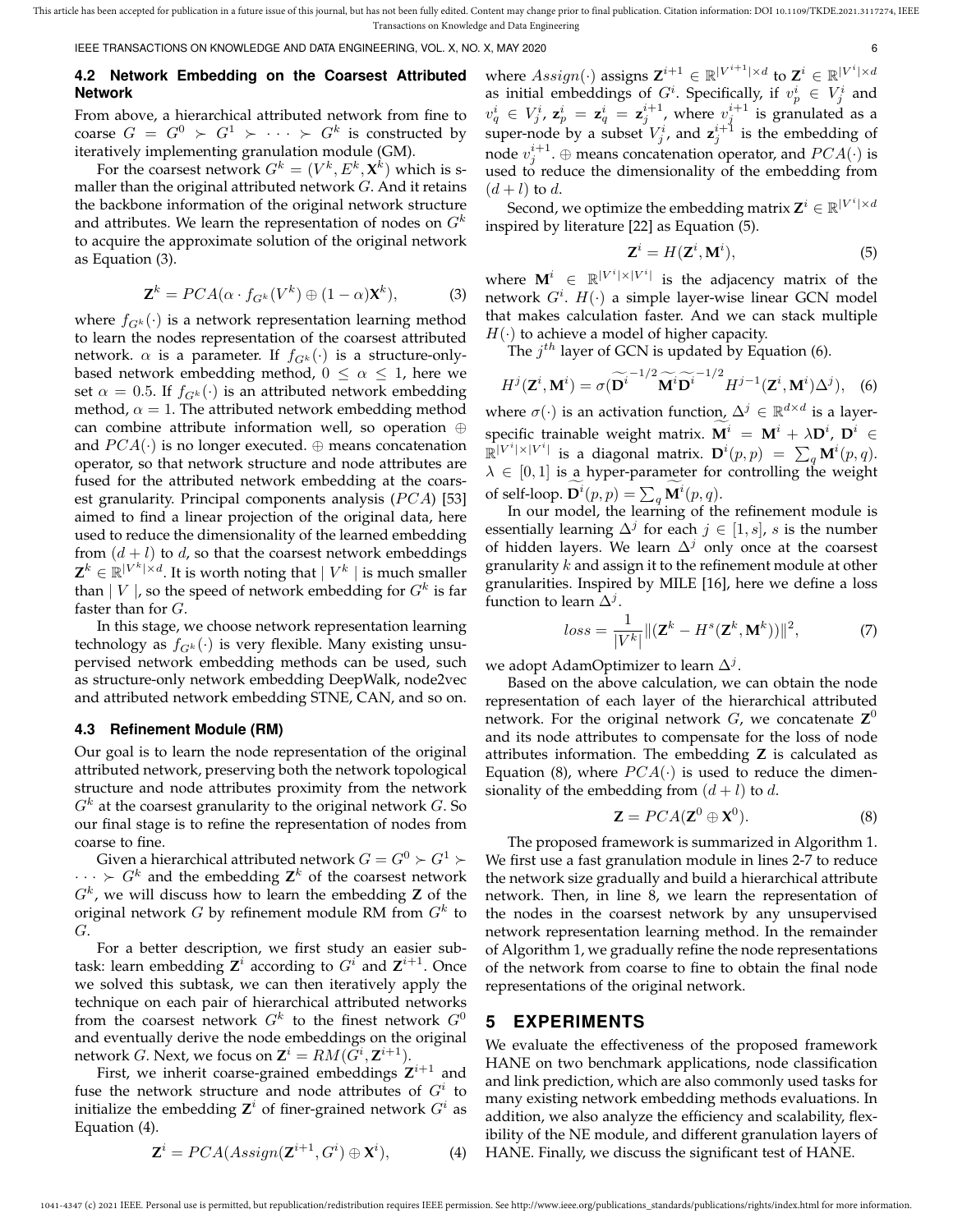IEEE TRANSACTIONS ON KNOWLEDGE AND DATA ENGINEERING, VOL. X, NO. X, MAY 2020 7

**Algorithm 1** HANE $(G, k)$ **Input:** An attributed network  $G = (V, E, \mathbf{X})$ , number of granularites  $k$ **Output:** Embedding  $\mathbf{Z} \in \mathbb{R}^{n \times d}$  for all nodes in V. 1:  $G^0 \leftarrow G$ 2: **for**  $i = 0, 1, 2, \dots, k - 1$  **do** //Granulation Module 3:  $V^{i+1} = V^i / R_{node} = \{V_1^i, V_2^i, \cdots\}$ //Nodes Granulation 4:  $E^{i+1} \leftarrow$  According to Equation (1) //Edges Granulation  $\mathbf{x}^{i+1} \leftarrow \mathbf{x}_{j}^{i+1} = \frac{1}{|V_{j}^{i}|} \sum_{p=1}^{|V_{j}^{i}|} \mathbf{x}_{p}^{i}, j=1,2 \cdots |V^{i+1}|$ //Attributes Granulation 6:  $G^{i+1} = (V^{i+1}, E^{i+1}, \mathbf{X}^{i+1})$ 7: **end for** 8:  $\mathbf{Z}^k \ = \ PCA(\alpha \cdot f_{G^k}(V^k) \oplus (1-\alpha)\mathbf{X}^k), \ // \text{NE on the}$ coarsest attributed network 9: **for**  $i = k - 1, \dots, 1, 0$  **do** //Refinement Module 10:  $\mathbf{Z}^i = PCA(Assign(\mathbf{Z}^{i+1}, G^i) \oplus \mathbf{X}^i)$  //initialize the embedding **Z** i 11:  $\mathbf{Z}^i = \tilde{H}(\mathbf{Z}^i, \mathbf{M}^i)$ 12: **end for** 13:  $\mathbf{Z} \leftarrow PCA(\mathbf{Z}^0 \oplus \mathbf{X}^0)$ 14: **Return Z**

TABLE 1 The statistics of datasets

| Datasets | #nodes    | #edges      | #attributes | #labels |
|----------|-----------|-------------|-------------|---------|
| Cora     | 2.708     | 5.278       | 1,433       |         |
| Citeseer | 3,312     | 4,660       | 3,703       | 6       |
| DBI P    | 13,404    | 39,861      | 8,447       | 4       |
| PubMed   | 19.717    | 44,338      | 500         | 3       |
| Yelp     | 716,847   | 6,977,410   | 300         | 100     |
| Amazon   | 1,598,960 | 132,169,734 | 200         | 107     |

## **5.1 Datasets**

We employ four widely-used datasets for demonstrating the effectiveness, efficiency, scalability and flexibility of HANE.

- **Cora** [54] is a citation network containing 2708 machine learning papers which are classified into seven research fields. There are 5278 edges between all these papers which indicating their citation relations. Each paper is associated with the title and abstract content. The attribute of each node is the bag of words representation of the corresponding paper.
- **Citeseer** [54] is also a citation network dataset. It contains 3312 research papers from six research fields, and there are 4660 edges between them. Each paper is associated with the title and abstract content. The attribute of each node is the bag of words representation of the corresponding paper.
- **DBLP** [55] is a citation network dataset, which consists of 13,404 nodes and 39,861 edges. Each paper is associated with the title. We learn the TF-IDF weighted word frequencies of each paper as nodes attributes.
- **PubMed** [54] is a set of articles (i.e., nodes) related to diabetes from the PubMed database, and edges here represent the citation relationship. The node attributes are TF-IDF weighted word frequencies, and node labels

are the types of diabetes addressed in the articles.

- **Yelp** [27] is a social network of friends on Yelp. The node represents an active user. The edge indicates whether there is a friend relationship between the nodes. The node feature contains information of all the reviews by the users. The label of one node represents the types of business that the user has been to.
- **Amazon** [27] is e-commerce network. The node represents one product. The edge represents purchase relationship. The node feature contains information of all the reviews on that product. The label of one node represents the categories of the product.

## **5.2 Baselines**

We categorize the baselines into the following four groups.

**Single-granularity Structure-only Network Embedding Methods** This group of baselines leverage network structure information only and ignore the node attributes.

- **DeepWalk** [1] and **node2vec** [2] use truncated random walks to generate node sequences, then they are fed into skip-gram model to learn the latent node representations.
- **LINE** [3] exploits the network structure's first-order proximity and second-order proximity.
- **GraRep** [28] considers different powers of the adjacency matrix to preserve higher-order graph proximity for graph embedding.
- **NodeSketch** [34] preserves high-order node proximity via recursive sketching which generates node embeddings in Hamming space.

**Single-granularity Attributed Network Embedding Methods** This kind of compared methods seek for lowdimensional vector representations for nodes in a network, such that original network topological structure and node attribute proximity can be preserved.

- **STNE** [8] adopts a content-to-node translation model to preserve content and structure properties.
- **CAN** [9] proposes a variational auto-encoder that embeds each node and attribute with means and variances of Gaussian distributions.

**Hierarchical Structure-only Network Embedding Methods** This kind of compared methods adopt hierarchical frameworks to preserve the network local or global structure in a multi-granularity way without considering node attributes.

- **HARP** [17] proposes a hierarchical paradigm for network embedding based on iterative learning methods (e.g., DeepWalk and node2Vec). HARP focuses on improving the quality of embeddings by using the learned embeddings from the previous level as the initialized embeddings for the next level.
- **MILE** [16] repeatedly coarsens the network into smaller ones using a hybrid matching technique to maintain the backbone structure of the network. It then applies existing embedding methods on the coarsest and refines the embeddings to the original graph through a novel graph convolution neural network that it learns.

**Hierarchical Attributed Network Embedding.** This kind of compared methods seek for low-dimensional vector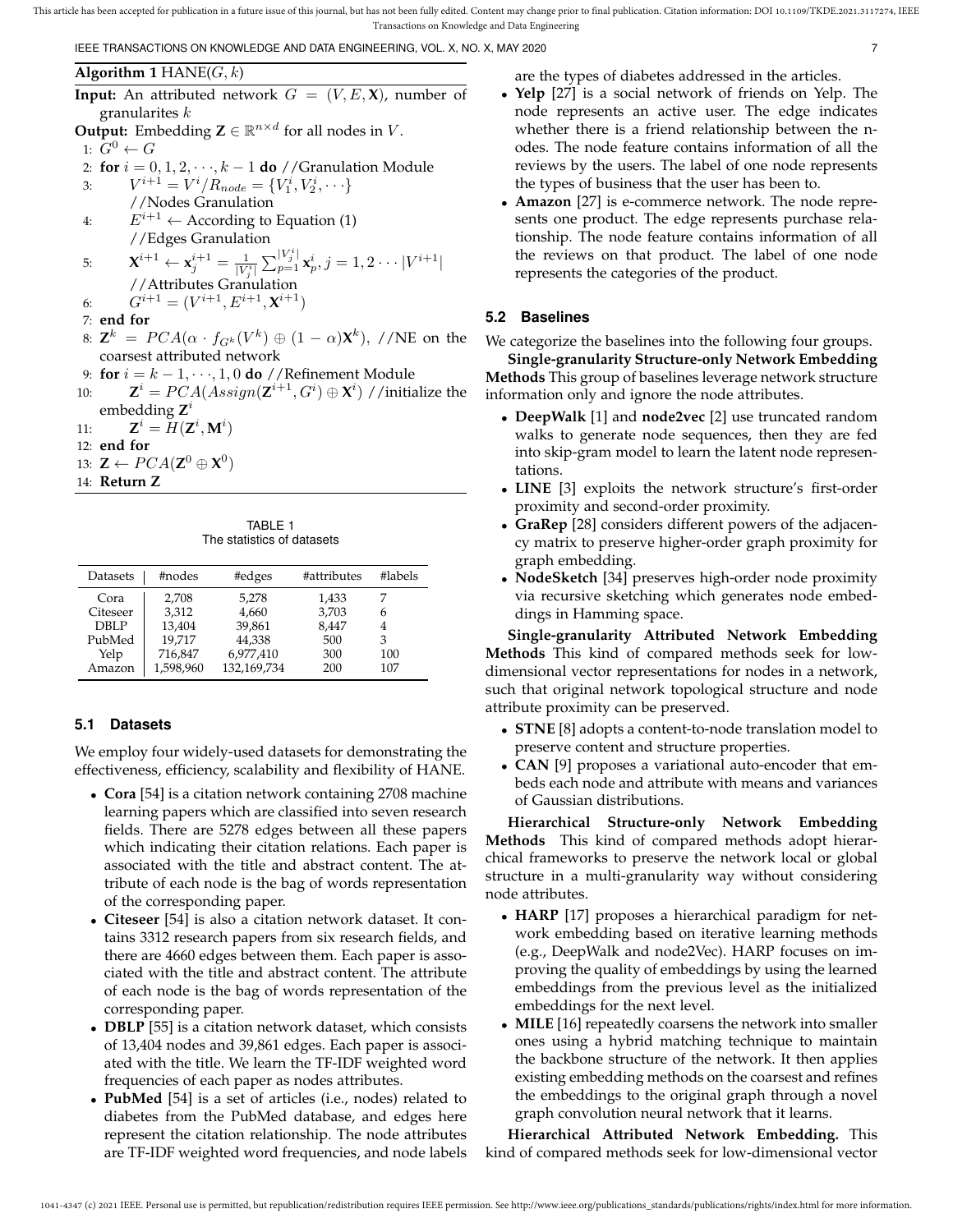IEEE TRANSACTIONS ON KNOWLEDGE AND DATA ENGINEERING, VOL. X, NO. X, MAY 2020 8

representations for nodes in a network in a hierarchical way, such that original network preserve the network local or global structure while considering node attributes.

• **GraphZoom** [19] GraphZoom encodes graph structure and node attribute in a single graph and exploiting spectral coarsening and refinement methods to remove high frequency noise from the graph.

#### **5.3 Evaluation Metrics**

To evaluate the performance of the network representation methods on node classification and link prediction task, we use  $Micro\_F1$ ,  $Macro\_F1$ , area under curve (AUC) and average precision (AP) as evaluation metrics.

For nodes classification, we use  $Micro\_F1$  and  $Macro$ <sub>-F1</sub> as evaluation metrics, they are defined as follows.

 $Micro\_F1$ : It does not need to distinguish categories, and directly uses the *Precision* and *Recall* of the overall sample to calculate the  $F1$  score.

$$
F1 = 2 * \frac{Precision * Recall}{Precision + Recall},
$$
\n(9)

where  $Precision = \frac{TP}{TP + FP}$  and  $Recall = \frac{TP}{TP + FN}$ .  $TP$ ,  $FP$ ,  $FN$ ,  $TN$  denote true positive, false positive, false negative and true negative, respectively.

 $Maccro$ <sub>-F1</sub>: It needs to be calculated the average F1 score of all labels. It is defined as Equation (10).

$$
Macco\_F1 = \frac{\sum_{c \in \xi} F1(c)}{|\xi|},\tag{10}
$$

where  $F1(c)$  is the  $F1$  score for label  $c$ .

We employ AUC and AP scores to evaluate the performance of link prediction.

**AUC**: It is the area under the receiveroperating characteristic (ROC) curve, between 0.1 and 1. As a numerical value, AUC can directly evaluate the quality of the classifier. The ROC curve is a performance indicator of the classifier. The X axis is false postive rate  $FPR = \frac{FP}{TN + FP}$ , and the Y axis true postive rate  $TPR = \frac{TP}{TP+FN}$ .

AP: It is the graphic area enclosed by the *precision* $recall$  (PR) curve and the  $X$  axis. The PR curve reflects the trade-off between accuracy of the classifier's recognition of positive examples and the coverage ability of positive examples. The  $X$  axis is  $Recall$ , the  $Y$  axis is  $Precision$ .

#### **5.4 Parameter Settings**

**Running Environment.** The experiments in this paper are conducted on the Inspur NF8460M4 server with 4 Intel E7- 4809CPU @ 2.1GHz, 1T of RAM and 12T Hard Disk. The codes of our proposed method are implemented with Linux in python 2.7.

**Parameter Configuration.** Our all embeddings dimension  $d$  is set to 128. We perform PCA dimensionality reduction based on the sklearn.decomposition.PCA class and use the sklearn.svm.LinearSVC method for the node classification task.

Configuration in Granulation Module (GM): We use the Louvain algorithm [51] to detect communities. The Louvain algorithm automatically obtains the number of communities. We initialize the weight of each edge as one and obtain the weight of the super edge by summing. The mini-batch k-means algorithm [52] is used for clustering. The number of clusters is set as the number of node labels. We use the sklearn.cluster.MiniBatchKMeans for clustering based on nodes attributes. The number of granularities  $k$  is set to 1, 2 and 3, respectively, in our experiments. Our results are the average of the results of five experiments, and the results are true and valid.

Configuration in Network Embedding module (NE): In our experiments, we use DeepWalk [1] for network embedding at the coarsest granularity. Finally, to prove the flexibility of the NE module, we use GraRep, STNE and CAN for network embedding at the coarsest granularity. Other methods have similar results, which are not shown in this paper because of space limitations. The number of walks for each node is set to 10, and the length of walks is set to 80. The window size is set to 10 for generating node contents. For the operator  $\oplus$ , we set parameter  $\alpha = 0.5$  to fuse the network topological structure and node attributes.

Configuration in Refinement Module (RM): Our model parameters  $\Delta^{j}$  are updated and optimized by stochastic gradient descent with AdamOptimizer. For the graph convolution network model, the self-loop weight  $\lambda$  is set to 0.05, the number of hidden layers s is 2 and  $tanh(\cdot)$  is used as the activation function. The learning rate is set to 0.001 for Cora, Citeseer, and DBLP and 0.0001 for PubMed. The number of training epochs is 200 for all datasets.

**Code Details.** The codes of our proposed method on the Inspur NF8460M4 server, together with our public datasets, are available. In our experiments, version 1.10 of Tensorflow is used. Version 2.0 of networkx and version 0.19.0 of scikitlearn are used. We will release the codes and datasets on Github.

#### **5.5 Node Classification**

Node classification is a traditional task commonly used to evaluate the quality of the learned node embeddings. Similar to previous studies [1] [2], we employ  $Micro\_F1$ and  $Macro$ <sub>-F1</sub> as metrics to measure the performance of node classification. After the node embeddings are learned, we randomly sample 10%∼90% labeled nodes to train an SVM classifier and the rest nodes are used for testing. Each experiment is independently implemented for five times. We report performances on both average  $Micro\_F1(Mi_F1)$ and average  $Macco_F1(Ma_F1)$ .

To show the effectiveness of our proposed HANE method on node classification task, the results of  $Micro\_F1(Mi_F1)$  and  $Macro\_F1(Ma_F1)$  in each datasets and each ratio display in Tables 2, 3, 4, 5. The best performances are marked in boldface. For HANE, MILE and GraphZoom the number of granularities  $k$  is set to 1, 2, 3 and DeepWalk is selected as the network embedding method for the coarsest network in this section. More discussions on the network embedding method for HANE are given in Section 5.8. From these results shown in Tables 2, 3, 4, 5, we have the following observations and analysis.

First and foremost, HANE consistently generates better results in Micro\_F1 and Macro\_F1 scores than all the competitors for all settings across four datasets. HANE achieves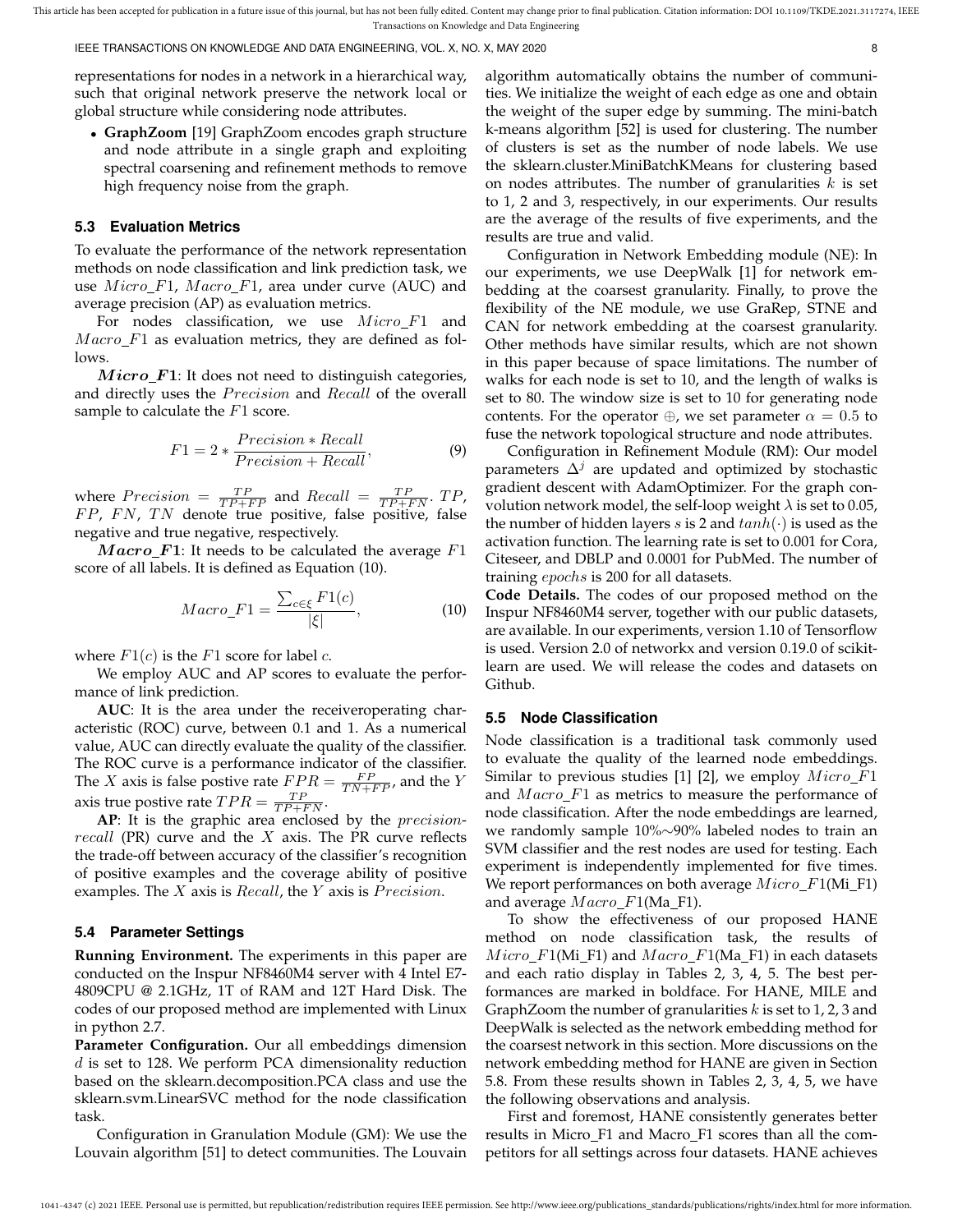IEEE TRANSACTIONS ON KNOWLEDGE AND DATA ENGINEERING, VOL. X, NO. X, MAY 2020 9

TABLE 2 Node classification results on Cora dataset

|                |       | 10%   |       | 20%   |       | 30%   |       | 40%   |       | 50%   |       | 60%   |       | 70%   |       | 80%   |       | 90%   |
|----------------|-------|-------|-------|-------|-------|-------|-------|-------|-------|-------|-------|-------|-------|-------|-------|-------|-------|-------|
| Algorithm      | Mi F1 | Ma F1 | Mi_F1 | Ma_F1 | Mi_F1 | Ma_F1 | Mi_F1 | Ma_F1 | Mi_F1 | Ma F1 | Mi_F1 | Ma_F1 | Mi_F1 | Ma_F1 | Mi_F1 | Ma F1 | Mi_F1 | Ma F1 |
| DeepWalk       | 76.6  | 75.8  | 79.9  | 79.0  | 80.8  | 80.1  | 81.7  | 81.01 | 83.4  | 82.9  | 83.7  | 83.1  | 84.5  | 84.2  | 82.3  | 82.0  | 81.6  | 81.7  |
| LINE           | 67.6  | 65.7  | 72.9  | 71.3  | 75.5  | 74.8  | 76.1  | 75.1  | 77.4  | 76.3  | 75.6  | 74.2  | 77.4  | 76.3  | 76.9  | 76.2  | 75.6  | 74.4  |
| Node2vec       | 76.6  | 75.2  | 79.2  | 78.1  | 79.9  | 79.5  | 79.0  | 78.4  | 80.6  | 80.1  | 80.3  | 79.7  | 81.8  | 81.5  | 81.4  | 80.5  | 81.5  | 81.1  |
| GraRep         | 74.4  | 72.5  | 76.6  | 75.3  | 77.7  | 75.9  | 77.1  | 75.7  | 77.2  | 75.1  | 78.0  | 76.3  | 80.7  | 79.0  | 78.8  | 77.7  | 77.1  | 76.9  |
| NodeSketch     | 76.2  | 74.7  | 79.2  | 78.1  | 81.2  | 80.0  | 82.1  | 80.8  | 83.0  | 81.9  | 83.8  | 82.4  | 85.0  | 83.9  | 84.4  | 83.2  | 84.7  | 83.3  |
| <b>STNE</b>    | 81.1  | 79.5  | 83.3  | 82.3  | 83.9  | 82.7  | 83.9  | 82.7  | 85.2  | 84.1  | 86.4  | 85.7  | 86.7  | 86.1  | 87.3  | 86.9  | 88.6  | 88.9  |
| CAN            | 82.2  | 80.5  | 84.1  | 82.9  | 85.1  | 83.8  | 85.8  | 84.6  | 86.5  | 85.3  | 86.9  | 85.9  | 86.7  | 85.5  | 86.8  | 85.8  | 88.2  | 87.2  |
| <b>HARP</b>    | 75.2  | 73.8  | 77.2  | 76.2  | 79.1  | 78.0  | 79.8  | 78.8  | 80.3  | 79.2  | 80.6  | 79.7  | 81.2  | 80.5  | 81.7  | 81.0  | 82.4  | 82.1  |
| $MILE(k=1)$    | 76.1  | 75.0  | 79.5  | 78.4  | 80.6  | 79.6  | 81.7  | 80.8  | 82.1  | 80.1  | 82.4  | 81.7  | 82.9  | 82.4  | 82.6  | 81.6  | 83.7  | 82.8  |
| $MILE(k=2)$    | 76.3  | 74.7  | 79.8  | 78.2  | 81.2  | 79.8  | 82.4  | 81.1  | 82.3  | 81.0  | 83.5  | 82.4  | 83.2  | 81.9  | 83.0  | 81.8  | 84.2  | 83.1  |
| $MILE(k=3)$    | 75.1  | 73.7  | 79.0  | 77.8  | 80.1  | 79.0  | 80.5  | 79.3  | 81.6  | 80.5  | 82.0  | 80.9  | 82.2  | 81.1  | 82.7  | 81.7  | 82.1  | 81.5  |
| GraphZoom(k=1) | 77.6  | 76.0  | 80.8  | 79.3  | 83.6  | 82.4  | 83.8  | 82.7  | 84.9  | 83.9  | 84.9  | 83.8  | 85.6  | 84.7  | 85.6  | 84.6  | 85.5  | 84.6  |
| GraphZoom(k=2) | 77.6  | 76.0  | 80.4  | 79.2  | 82.2  | 81.1  | 82.7  | 81.7  | 82.9  | 82.1  | 83.2  | 82.5  | 84.1  | 83.2  | 83.0  | 81.9  | 84.3  | 82.9  |
| GraphZoom(k=3) | 77.4  | 75.8  | 80.5  | 79.1  | 82.1  | 81.0  | 82.5  | 81.5  | 82.7  | 82.0  | 83.4  | 82.5  | 83.8  | 82.8  | 82.9  | 81.8  | 83.8  | 82.3  |
| $HANE(k=1)$    | 81.8  | 80.7  | 84.5  | 83.3  | 85.1  | 83.9  | 86.0  | 84.8  | 86.1  | 85.0  | 86.9  | 85.6  | 87.5  | 86.5  | 87.6  | 86.5  | 88.2  | 86.7  |
| $HANE(k=2)$    | 82.6  | 81.3  | 84.6  | 83.3  | 86.0  | 84.7  | 85.9  | 84.5  | 87.0  | 85.8  | 87.1  | 85.8  | 87.9  | 86.5  | 87.8  | 86.7  | 87.8  | 86.4  |
| $HANE(k=3)$    | 82.7  | 81.3  | 84.7  | 83.4  | 85.7  | 84.2  | 86.5  | 85.2  | 86.8  | 85.6  | 88.1  | 87.0  | 87.8  | 86.6  | 88.0  | 86.9  | 88.6  | 87.2  |

TABLE 3 Node classification results on Citeseer dataset

|                  |       | 10%   |       | 20%   |       | 30%   |       | 40%   |       | 50%   |       | 60%   |       | 70%   |       | 80%   |       | 90%   |
|------------------|-------|-------|-------|-------|-------|-------|-------|-------|-------|-------|-------|-------|-------|-------|-------|-------|-------|-------|
| Algorithm        | Mi F1 | Ma F1 | Mi F1 | Ma_F1 | Mi_F1 | Ma F1 | Mi_F1 | Ma F1 | Mi_F1 | Ma F1 | Mi_F1 | Ma F1 | Mi_F1 | Ma F1 | Mi F1 | Ma F1 | Mi F1 | Ma F1 |
| DeepWalk         | 52.9  | 48.5  | 53.9  | 49.3  | 56.5  | 51.5  | 57.6  | 53.2  | 57.2  | 53.0  | 57.9  | 53.4  | 58.3  | 53.1  | 59.0  | 54.0  | 55.8  | 51.8  |
| LINE             | 44.0  | 40.4  | 45.9  | 42.2  | 47.5  | 43.2  | 47.8  | 43.2  | 48.8  | 44.1  | 48.7  | 44.3  | 49.4  | 45.0  | 49.5  | 44.8  | 48.8  | 43.8  |
| Node2vec         | 55.4  | 50.6  | 56.6  | 51.6  | 57.9  | 51.6  | 58.8  | 53.1  | 59.1  | 53.6  | 60.3  | 54.5  | 60.8  | 55.3  | 60.3  | 55.6  | 58.7  | 54.1  |
| GraRep           | 53.6  | 47.0  | 54.6  | 49.0  | 54.3  | 47.7  | 55.3  | 48.4  | 55.4  | 48.5  | 55.6  | 48.7  | 55.7  | 48.9  | 55.5  | 48.8  | 55.1  | 49.6  |
| NodeSketch       | 45.6  | 41.0  | 55.1  | 51.6  | 60.5  | 57.0  | 64.5  | 61.0  | 67.3  | 63.5  | 69.6  | 66.1  | 71.6  | 67.7  | 73.0  | 68.7  | 75.5  | 71.7  |
| <b>STNE</b>      | 69.2  | 62.0  | 70.3  | 63.1  | 71.7  | 64.6  | 72.3  | 65.8  | 72.6  | 67.1  | 71.8  | 65.7  | 70.7  | 64.6  | 69.7  | 63.9  | 69.6  | 63.3  |
| CAN              | 66.6  | 62.3  | 69.3  | 64.9  | 71.6  | 66.9  | 72.2  | 67.2  | 73.0  | 68.3  | 73.6  | 68.7  | 73.6  | 68.6  | 74.2  | 68.8  | 73.9  | 68.1  |
| <b>HARP</b>      | 53.7  | 49.2  | 56.2  | 51.2  | 57.8  | 52.9  | 58.7  | 53.7  | 59.4  | 54.3  | 60.0  | 54.7  | 60.2  | 54.9  | 60.4  | 54.9  | 60.4  | 54.0  |
| $MILE(k=1)$      | 52.9  | 48.2  | 55.5  | 50.2  | 56.6  | 50.8  | 57.2  | 51.4  | 58.2  | 52.1  | 58.1  | 52.2  | 58.3  | 52.3  | 58.8  | 52.6  | 58.0  | 50.9  |
| $MILE(k=2)$      | 53.2  | 48.0  | 55.6  | 50.1  | 56.6  | 50.1  | 58.1  | 51.0  | 57.7  | 50.4  | 57.8  | 50.5  | 58.1  | 50.4  | 59.3  | 50.9  | 58.3  | 50.7  |
| $MILE(k=3)$      | 52.4  | 47.2  | 54.3  | 58.7  | 55.7  | 49.6  | 55.5  | 49.2  | 55.7  | 59.2  | 55.6  | 48.9  | 55.8  | 49.0  | 56.5  | 50.1  | 56.0  | 49.0  |
| GraphZoom(k=1)   | 59.5  | 55.3  | 64.3  | 60.2  | 66.9  | 62.4  | 67.7  | 63.5  | 68.6  | 63.6  | 69.7  | 64.7  | 69.7  | 64.5  | 69.8  | 64.6  | 69.4  | 63.9  |
| $GraphZoom(k=2)$ | 60.6  | 55.9  | 63.4  | 59.2  | 65.9  | 61.2  | 67.7  | 63.3  | 68.4  | 63.3  | 68.9  | 64.0  | 69.5  | 64.5  | 69.4  | 64.4  | 70.4  | 65.6  |
| GraphZoom(k=3)   | 60.7  | 56.0  | 63.9  | 59.4  | 66.2  | 61.1  | 67.9  | 63.2  | 68.7  | 63.6  | 68.9  | 63.8  | 69.6  | 64.7  | 69.0  | 63.8  | 69.4  | 64.1  |
| $HANE(k=1)$      | 68.8  | 64.0  | 71.0  | 66.8  | 72.5  | 68.7  | 73.5  | 69.2  | 74.6  | 70.9  | 75.1  | 71.1  | 74.8  | 70.8  | 75.7  | 71.8  | 75.3  | 71.2  |
| $HANE(k=2)$      | 69.7  | 65.5  | 71.7  | 67.4  | 73.4  | 69.1  | 73.8  | 69.8  | 74.8  | 70.7  | 74.9  | 70.5  | 75.1  | 71.2  | 75.4  | 70.9  | 76.4  | 71.4  |
| $HANE(k=3)$      | 69.7  | 64.9  | 71.9  | 67.5  | 73.4  | 69.4  | 74.4  | 70.3  | 74.4  | 70.8  | 74.9  | 70.8  | 75.8  | 71.7  | 75.6  | 71.9  | 76.9  | 72.8  |

state-of-the-art performance with 0.73% average relative lift on Cora dataset, 2.18% on Citeseer dataset, 1.37% on DBLP dataset and 3.48% on PubMed dataset in  $Micro\_F1$  scores, and with 0.43% on average relative lift Cora dataset, 3.96% on Citeseer dataset, 1.60% on DBLP dataset and 3.73% on PubMed dataset in  $Macro$ <sub>-F1</sub> scores, compared with best results from previous state-of-the-art algorithms. The performance of HANE is followed by that of the singlegranularity attributed network embedding methods STNE and CAN, then followed by that of GraphZoom. Singlegranularity structure-only network embedding methods which use only the network structure perform the worst. The attributed network embedding baselines that fuse the network topological structure and node attributes information generally perform better than the structure-only baselines that use network topological structure information without node attributes. This further proves the usefulness of the attributes for network embedding.

Second, it is worth noting that hierarchical representation learning methods outperform most of singlegranularity approaches. Among the seven structure-only network embedding method, hierarchical structure-only network embedding methods get a better representation in most cases. Building hierarchical attributed networks and properly modeling can lead to better representation learning and benefit downstream applications. This possible hierarchical attributed networks are obtained in HANE,

which strengthens the close interaction between the network structure and attribute information. Although we have the same or slightly worse comparison with the STNE method in the case of a higher test set ratio on Cora dataset with the 90% training ratio in the last column of Table 2, from Tabel 7, we find that the proposed HANE method is much faster than STNE. When STNE is selected as the base network embedding method, as shown in Fig.4, our method HANE(STNE) is superior to STNE in speed and performance. Furthermore, a hierarchical attributed network embedding method GraphZoom is behind single-granularity attributed method. However, GraphZoom is much faster than single-granularity attributed method in speed. Graph-Zoom fuses the attributes and the topology structure only once and the attribute information of supernodes is very difficult to get, so that the attribute information was not fully utilized in the model.

These observations demonstrate the effectiveness of the proposed HANE.

#### **5.6 Link Prediction**

Next, we evaluate the quality of network embedding for link prediction, which is a typical task in network analysis. We perform a link prediction task on four datasets.

In this task, we use the same setting as in [34]. Specifically, we randomly sample 20% of the edges from each network and we randomly sample an equal number of node pairs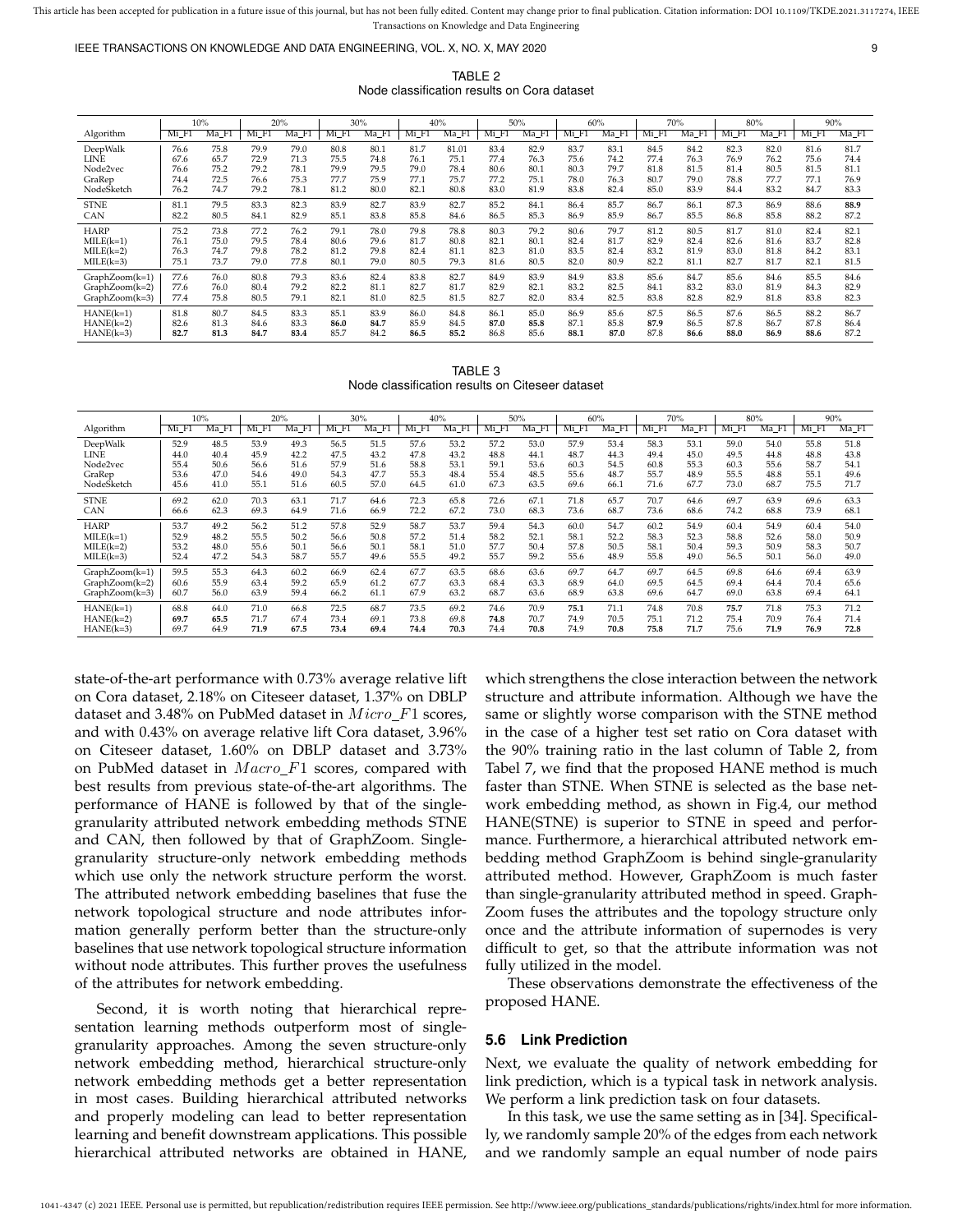#### IEEE TRANSACTIONS ON KNOWLEDGE AND DATA ENGINEERING, VOL. X, NO. X, MAY 2020 10 10

TABLE 4 Node classification results on DBLP dataset

|                  |       | 10%   |       | 20%   |         | 30%   |       | 40%   |       | 50%   |       | 60%   |         | 70%   |         | 80%   |       | 90%   |
|------------------|-------|-------|-------|-------|---------|-------|-------|-------|-------|-------|-------|-------|---------|-------|---------|-------|-------|-------|
| Algorithm        | Mi F1 | Ma F1 | Mi F1 | Ma_F1 | $Mi_F1$ | Ma F1 | Mi F1 | Ma F1 | Mi_F1 | Ma F1 | Mi_F1 | Ma F1 | $Mi_F1$ | Ma_F1 | $Mi_F1$ | Ma F1 | Mi_F1 | Ma_F1 |
| DeepWalk         | 80.0  | 72.8  | 82.1  | 76.0  | 82.7    | 76.9  | 83.0  | 77.4  | 83.1  | 77.5  | 82.9  | 77.4  | 83.3    | 77.9  | 82.8    | 77.2  | 83.3  | 77.8  |
| LINE             | 68.7  | 57.1  | 70.8  | 59.9  | 71.1    | 60.2  | 71.4  | 60.5  | 72.2  | 61.4  | 71.9  | 61.2  | 72.1    | 61.3  | 72.3    | 61.4  | 72.0  | 61.0  |
| Node2vec         | 80.1  | 73.1  | 81.5  | 75.3  | 82.2    | 75.8  | 82.6  | 76.6  | 82.6  | 76.7  | 82.7  | 76.6  | 82.8    | 76.8  | 82.9    | 76.9  | 83.0  | 77.3  |
| GraRep           | 81.1  | 74.1  | 81.9  | 75.7  | 82.1    | 76.2  | 82.4  | 76.2  | 82.4  | 76.6  | 82.5  | 76.5  | 82.7    | 77.1  | 82.4    | 76.5  | 82.8  | 77.0  |
| NodeSketch       | 62.5  | 46.1  | 68.6  | 56.9  | 72.1    | 62.1  | 74.6  | 65.4  | 76.4  | 67.9  | 77.7  | 69.6  | 78.9    | 70.7  | 80.1    | 72.0  | 80.1  | 72.8  |
| <b>STNE</b>      | 82.1  | 75.9  | 82.3  | 76.3  | 83.0    | 77.1  | 82.9  | 77.1  | 83.1  | 77.4  | 83.5  | 78.1  | 83.1    | 77.9  | 83.2    | 78.2  | 83.5  | 78.4  |
| CAN              | 82.1  | 75.4  | 82.7  | 76.4  | 83.2    | 77.3  | 83.3  | 77.5  | 83.4  | 77.5  | 83.4  | 77.6  | 83.8    | 77.9  | 83.7    | 77.9  | 83.6  | 78.0  |
| <b>HARP</b>      | 79.6  | 72.9  | 80.9  | 74.4  | 81.4    | 75.4  | 81.6  | 75.7  | 81.9  | 76.0  | 81.7  | 75.9  | 81.7    | 75.8  | 81.7    | 75.8  | 81.9  | 76.2  |
| $MILE(k=1)$      | 81.8  | 75.6  | 82.5  | 76.6  | 83.1    | 77.4  | 83.0  | 77.2  | 83.2  | 77.5  | 83.4  | 77.9  | 83.7    | 78.2  | 83.2    | 77.8  | 82.9  | 77.2  |
| $MILE(k=2)$      | 81.3  | 74.7  | 82.6  | 76.7  | 83.0    | 77.2  | 83.1  | 77.4  | 83.1  | 77.5  | 83.1  | 77.6  | 83.4    | 77.8  | 83.1    | 77.5  | 82.9  | 77.6  |
| $MILE(k=3)$      | 81.1  | 74.5  | 82.1  | 76.0  | 82.7    | 76.8  | 82.7  | 77.0  | 82.8  | 77.0  | 82.9  | 77.4  | 83.1    | 77.6  | 83.0    | 77.7  | 83.1  | 77.4  |
| $GraphZoom(k=1)$ | 80.9  | 74.5  | 82.8  | 77.2  | 83.3    | 78.0  | 83.4  | 78.2  | 83.6  | 78.4  | 83.6  | 78.5  | 83.6    | 78.6  | 83.9    | 79.0  | 83.5  | 78.6  |
| GraphZoom(k=2)   | 81.3  | 75.2  | 82.6  | 76.9  | 83.0    | 77.5  | 83.2  | 77.8  | 83.4  | 78.2  | 83.4  | 78.2  | 83.7    | 78.6  | 83.9    | 78.6  | 83.3  | 77.6  |
| $GraphZoom(k=3)$ | 81.3  | 75.2  | 82.5  | 76.7  | 83.0    | 77.6  | 83.2  | 77.9  | 83.5  | 78.4  | 83.4  | 78.4  | 83.7    | 78.7  | 83.8    | 78.6  | 83.4  | 77.8  |
| $HANE(k=1)$      | 83.0  | 77.0  | 83.8  | 78.0  | 84.2    | 78.4  | 84.3  | 78.7  | 84.6  | 79.2  | 84.3  | 78.9  | 84.4    | 78.6  | 84.5    | 79.0  | 84.4  | 78.6  |
| $HANE(k=2)$      | 83.4  | 77.6  | 84.1  | 78.7  | 84.3    | 78.9  | 84.5  | 79.2  | 84.6  | 79.3  | 84.8  | 79.5  | 84.6    | 79.6  | 84.6    | 79.6  | 84.8  | 79.6  |
| $HANE(k=3)$      | 83.4  | 77.8  | 84.0  | 78.6  | 84.3    | 78.9  | 84.6  | 79.2  | 84.7  | 79.4  | 84.9  | 79.9  | 84.8    | 79.7  | 84.7    | 79.5  | 84.6  | 79.4  |

TABLE 5 Node classification results on PubMed dataset

|                  |       | 10%  | 20%   |       |       | 30%     |       | 40%                 |       | 50%              |       | 60%  |       | 70%   |       | 80%   |       | 90%   |
|------------------|-------|------|-------|-------|-------|---------|-------|---------------------|-------|------------------|-------|------|-------|-------|-------|-------|-------|-------|
| Algorithm        | Mi F1 | Ma   | Mi F1 | Ma_F1 | Mi_F1 | $Ma_F1$ | Mi_F1 | $Ma$ F <sub>1</sub> | Mi F1 | MaF <sup>1</sup> | Mi_F1 | Ma_F | Mi_F1 | Ma_F1 | Mi_F1 | Ma F1 | Mi F1 | Ma F1 |
| DeepWalk         | 79.0  | 77.4 | 80.5  | 79.1  | 81.2  | 79.6    | 80.5  | 79.1                | 80.7  | 79.4             | 80.6  | 79.4 | 80.5  | 79.3  | 80.4  | 78.9  | 80.0  | 78.2  |
| LINE             | 71.3  | 68.7 | 72.4  | 69.8  | 72.8  | 70.4    | 72.9  | 70.5                | 73.1  | 70.8             | 72.8  | 70.5 | 73.1  | 70.7  | 73.1  | 70.7  | 72.6  | 70.0  |
| Node2vec         | 79.8  | 78.4 | 80.6  | 79.1  | 80.6  | 79.3    | 80.3  | 79.0                | 80.3  | 79.0             | 80.3  | 79.0 | 80.5  | 79.2  | 80.4  | 78.9  | 80.8  | 79.2  |
| GraRep           | 79.0  | 77.5 | 79.9  | 78.5  | 79.9  | 78.6    | 79.6  | 78.3                | 79.6  | 78.3             | 79.3  | 78.1 | 79.3  | 78.0  | 79.4  | 77.9  | 79.1  | 77.4  |
| NodeSketch       | 72.5  | 69.7 | 77.9  | 76.1  | 80.0  | 78.5    | 81.2  | 79.8                | 82.3  | 81.0             | 82.5  | 81.3 | 83.1  | 82.0  | 83.3  | 82.1  | 83.8  | 82.7  |
| <b>STNE</b>      | 83.6  | 82.8 | 84.3  | 83.4  | 84.6  | 83.9    | 84.5  | 83.8                | 84.6  | 83.9             | 84.4  | 83.7 | 84.4  | 83.7  | 84.2  | 83.4  | 83.8  | 83.1  |
| <b>CAN</b>       | 83.8  | 83.3 | 84.3  | 83.7  | 84.5  | 84.0    | 84.7  | 84.2                | 84.9  | 84.4             | 84.9  | 84.8 | 84.2  | 84.4  | 85.2  | 84.7  | 84.9  | 84.3  |
| <b>HARP</b>      | 79.3  | 77.9 | 80.3  | 78.9  | 80.6  | 79.3    | 80.8  | 79.4                | 80.9  | 79.6             | 80.9  | 79.6 | 80.7  | 79.5  | 81.1  | 79.8  | 81.2  | 79.9  |
| $MILE(k=1)$      | 80.5  | 79.2 | 81.2  | 79.9  | 81.6  | 80.3    | 81.5  | 80.2                | 81.7  | 80.4             | 81.8  | 80.5 | 81.5  | 80.2  | 81.9  | 80.6  | 82.2  | 81.1  |
| $MILE(k=2)$      | 80.7  | 79.5 | 81.5  | 80.3  | 81.6  | 80.5    | 81.8  | 80.7                | 81.8  | 80.8             | 81.9  | 80.7 | 82.2  | 81.1  | 81.9  | 80.8  | 81.7  | 80.5  |
| $MILE(k=3)$      | 80.2  | 78.9 | 80.9  | 79.7  | 81.3  | 80.1    | 81.4  | 80.2                | 81.5  | 80.3             | 81.3  | 80.1 | 81.6  | 80.4  | 81.5  | 80.3  | 82.7  | 81.5  |
| GraphZoom(k=1)   | 79.7  | 78.3 | 80.5  | 79.3  | 80.9  | 79.6    | 81.0  | 79.8                | 81.2  | 79.9             | 81.2  | 79.9 | 81.3  | 80.0  | 81.1  | 79.9  | 81.1  | 79.7  |
| GraphZoom(k=2)   | 79.7  | 78.4 | 80.6  | 79.3  | 80.9  | 79.6    | 80.8  | 79.6                | 80.7  | 79.4             | 80.8  | 79.6 | 81.0  | 79.8  | 81.0  | 79.7  | 81.2  | 79.9  |
| $GraphZoom(k=3)$ | 79.6  | 78.3 | 80.6  | 79.2  | 80.7  | 79.4    | 80.8  | 79.6                | 80.7  | 79.4             | 80.8  | 79.6 | 81.0  | 79.7  | 80.9  | 79.6  | 81.0  | 79.6  |
| $HANE(k=1)$      | 86.2  | 85.9 | 87.1  | 86.9  | 87.2  | 87.0    | 87.4  | 87.2                | 87.5  | 87.3             | 87.6  | 87.4 | 87.6  | 87.4  | 87.7  | 87.4  | 87.8  | 87.5  |
| $HANE(k=2)$      | 86.5  | 86.3 | 87.1  | 86.9  | 87.4  | 87.2    | 87.6  | 87.3                | 87.5  | 87.2             | 87.7  | 87.5 | 87.7  | 87.4  | 87.8  | 87.6  | 87.8  | 87.6  |
| $HANE(k=3)$      | 86.6  | 86.4 | 87.2  | 87.0  | 87.6  | 87.3    | 87.5  | 87.3                | 87.8  | 87.6             | 87.8  | 87.6 | 87.9  | 87.6  | 87.9  | 87.7  | 87.8  | 87.6  |

TABLE 6 Performance of link prediction

|                    | Cora       |      | Citeseer   |      | DBLP |      | PubMed     |      |
|--------------------|------------|------|------------|------|------|------|------------|------|
| Algorithms         | <b>AUC</b> | AP   | <b>AUC</b> | AP   | AUC  | AP   | <b>AUC</b> | AP   |
| DeepWalk           | 90.7       | 92.1 | 88.3       | 88.9 | 94.8 | 95.3 | 94.1       | 93.7 |
| LINE               | 83.3       | 86.4 | 81.8       | 83.5 | 85.3 | 87.1 | 73.8       | 73.9 |
| node2vec           | 89.3       | 89.8 | 85.0       | 83.0 | 93.9 | 93.7 | 93.7       | 93.0 |
| GraRep             | 88.5       | 90.3 | 83.4       | 83.7 | 93.8 | 93.3 | 89.8       | 87.8 |
| NodeSketch         |            |      |            |      |      |      |            |      |
| <b>STNE</b>        |            |      |            |      |      |      |            | 7    |
| CAN                | 82.6       | 84.6 | 97.2       | 96.6 | 90.8 | 90.3 | 74.4       | 73.7 |
| <b>HARP</b>        | 90.1       | 90.7 | 88.4       | 88.7 | 94.0 | 94.5 | 93.1       | 92.6 |
| $MILE(k = 1)$      | 89.9       | 91.3 | 89.2       | 90.3 | 95.3 | 95.9 | 94.5       | 94.4 |
| $MILE(k = 2)$      | 90.0       | 91.5 | 90.2       | 91.1 | 94.7 | 95.5 | 93.8       | 93.9 |
| $MILE(k = 3)$      | 88.7       | 90.3 | 89.9       | 90.8 | 93.3 | 94.4 | 92.4       | 92.8 |
| $GraphZoom(k = 1)$ | 91.5       | 91.8 | 88.8       | 89.3 | 95.8 | 95.7 | 94.9       | 94.1 |
| $GraphZoom(k = 2)$ | 91.4       | 91.2 | 87.9       | 88.0 | 95.7 | 95.6 | 94.7       | 93.8 |
| $GraphZoom(k = 3)$ | 90.9       | 91.0 | 87.9       | 87.9 | 95.6 | 95.5 | 94.7       | 93.9 |
| $HANE(k = 1)$      | 93.6       | 93.8 | 95.7       | 95.4 | 96.4 | 96.2 | 94.9       | 93.7 |
| $HANE(k = 2)$      | 94.8       | 94.6 | 97.8       | 97.4 | 97.1 | 96.9 | 95.7       | 94.7 |
| $HANE(k = 3)$      | 92.9       | 93.3 | 95.4       | 95.2 | 96.7 | 96.5 | 95.6       | 94.7 |

without edge connections from the network to generate negative examples, as test data. The rest of the network is used for training. We predict the link between nodes based on the cosine similarity of their embeddings. We employ AUC and AP scores to evaluate the performance of link prediction, which are commonly used in related literature [34] [2] [9]. Higher values of AUC and AP indicate the better performance of the network embedding method. For HANE and MILE, the number of granularities  $k$  is set to 1, 2, 3. Without loss of generality, DeepWalk is selected to learn the embeddings of the coarsest network for HANE, HARP and MILE. Each experiment is independently implemented for 10 times and the average performances on the test set are reported in Table 6. Among them, the parameters of NodeSketch have too much influence on the results. We did not find a suitable parameter to make the results of the link prediction normal. The results of STNE is poor here. Maybe STNE is not suitable for link prediction tasks. For Table 6, the best performances are marked in boldface.

Empirical results show, the proposed HANE consistently outperforms all the other baselines on all four datasets. HANE achieves state-of-the-art performance with 3.61%, 0.62%, 1.36% and 0.84% relative lift in AUC scores on Cora, Citeseer, DBLP, and PubMeb datasets, and with 3.05%, 0.83%, 1.25% and 0.64% relative lift in AP scores across these four datasets, compared with best results from previous state-of-the-art algorithms. The proposed HANE consistently outperforms the competitors which further verifies the effectiveness of the proposed method.

From Tabel 6 shows, we can find that the performance of hierarchical network representation learning outperforms single-granularity approaches. It demonstrates that the hierarchical structure helps to capture the potential relationships between nodes in the network.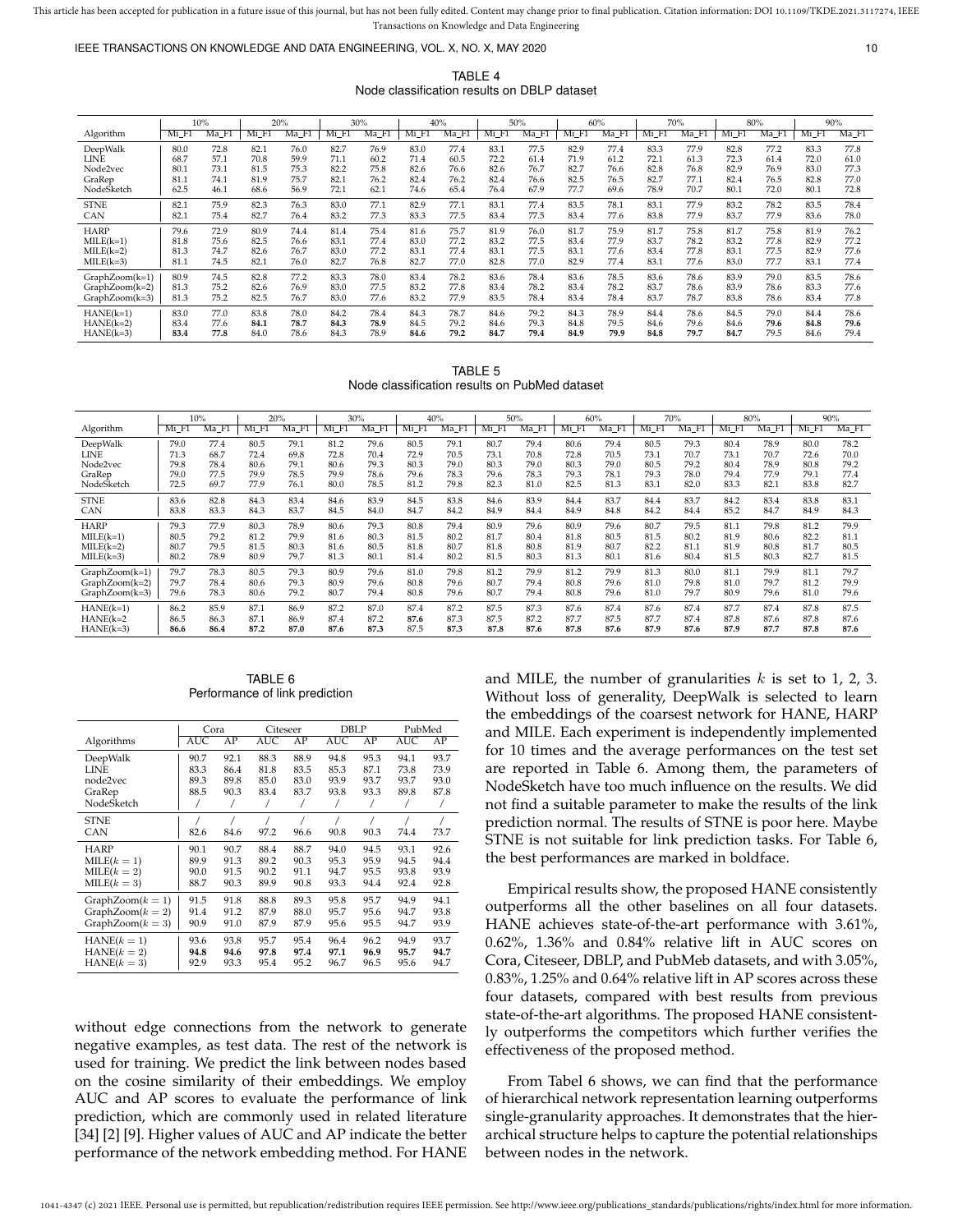

Fig. 3. The  $Granulated_Ratio$  of hierarchical network.  $X$  axis is the number of granularities k, we set  $k = 0, 1, 2, 3$ . Y axis is the  $Grandated\_Ratio$  of hierarchical network. The red line represents the  $Grandated\_Ratio$  of the nodes(NG\_R) and the blue line denotes the Granulated\_Ratio of the edges(EG\_R).

#### **5.7 Efficiency and Scalability**

We compare the efficiency and demonstrate the scalability of the proposed HANE. Table 7 reports the network representations learning time of HANE at different granularities and nine baselines divided into four groups. The best performances are marked in boldface. The representation learning time of NodeSketch is not given for comparison in this paper because the running environment (Matlab 2017b on MacOS) of the codes from the corresponding author is different from ours. In this section, DeepWalk is selected as the network embedding method for the coarsest network.

We define *Granulated\_Ratio* to measure the scale change of the networks at different granularity. Granulated\_Ratio means the ratio of numbers of node and edge after granulation to the original numbers of node and edge.

The *Granulated\_Ratio* of nodes (NG\_R):  $NG_R = \frac{n'}{n}$ n , where  $n$  is the number of nodes in the original network, and  $n'$  is the number of nodes in the coarse-grained network.

The *Granulated\_Ratio* of edges (EG\_R):  $EG_R = \frac{m'}{m}$ , where  $m$  is the number of nodes in the original network, and  $m'$  is the number of nodes in the coarse-grained network.

Fig. 3 shows *Granulated\_Ratio* at different granularities on all four datasets. We have the following observations and analysis.

First, from Table 7, HANE shows its notable speed against all the competitors, especially against these singlegranularity attributed network embedding competitors. The hierarchical network representation learning methods are much faster than the single-grained network representation learning methods, which further shows that the representation learning can be accelerated in a hierarchical way. HANE significantly outperforms the single-granularity structureonly network embedding baselines with 9.81×∼154.44× speedup, the single-granularity attributed network embed-

TABLE 7 Time comparison for network representation learning (in Seconds )

| Algorithm                                       | Cora                                                   | Citeseer                                             | <b>DBLP</b>                                            | PubMed                                                 | avgSpeedup                   |
|-------------------------------------------------|--------------------------------------------------------|------------------------------------------------------|--------------------------------------------------------|--------------------------------------------------------|------------------------------|
| DeepWalk                                        | 131.94 $(4.94 \times)$                                 | 125.32 $(2.81\times)$                                | 1247.66 $(21.94\times)$                                | 841.76 (9.56×)                                         | $9.81\times$                 |
| LINE                                            | 403.27 (15.09 $\times$ )                               | 395.11 $(8.85\times)$                                | $2,207.13$ (38.83 $\times$ )                           | $3,860.38(43.86\times)$                                | $50.92\times$                |
| node2vec                                        | 56.95 $(2.13\times)$                                   | 57.54 $(1.29\times)$                                 | $672.58(11.83\times)$                                  | $455.80(5.18\times)$                                   | $5.12\times$                 |
| GraRep                                          | 233.82 $(8.75\times)$                                  | 295.53 $(6.62\times)$                                | $9,764.31(171.73\times)$                               | 37.904.82 (430.64×)                                    | $154.44\times$               |
| <b>STNE</b>                                     | 2,880.50 $(107.76\times)$                              | 1,380.00 (30.91 $\times$ )                           | $>4 days$ (/)                                          | 231,900.00 (2634.63 $\times$ )                         | $1016.88\times$              |
| CAN                                             | 345.98 (12.94×)                                        | $782.50(17.53\times)$                                | $3,495.28(61.47\times)$                                | 22.001.38 (249.96 $\times$ )                           | $85.48\times$                |
| <b>HARP</b>                                     | $36.28(1.36\times)$                                    | 32.18 $(0.72\times)$                                 | $173.17(3.05\times)$                                   | 281.42 (3.20×)                                         | $2.08\times$                 |
| $MILE(k = 1)$                                   | 117.58 $(4.40\times)$                                  | 115.03 $(2.58\times)$                                | 375.71 $(6.61 \times)$                                 | 575.86 $(6.54\times)$                                  | $5.03\times$                 |
| $MILE(k = 2)$                                   | 65.85 $(2.46 \times)$                                  | $68.45(1.53\times)$                                  | 193.91 $(3.41\times)$                                  | 360.83 $(4.10\times)$                                  | $5.62\times$                 |
| $MILE(k = 3)$                                   | $35.25(1.32\times)$                                    | $41.71(0.93\times)$                                  | $118.23(2.08\times)$                                   | $222.62(2.53\times)$                                   | $1.72\times$                 |
| $GraphZoom(k = 1)$                              | $76.82(2.87\times)$                                    | 110.16 $(2.47\times)$                                | 490.06 $(8.62\times)$                                  | $774.85(8.80\times)$                                   | $5.60\times$                 |
| $GraphZoom(k = 2)$                              | 30.89 $(1.16\times)$                                   | 49.96 $(1.12\times)$                                 | 197.12 $(3.47\times)$                                  | $272.40(3.09\times)$                                   | $2.21\times$                 |
| $GraphZoom(k = 3)$                              | 29.01 $(1.09 \times)$                                  | 47.07 $(1.05 \times)$                                | $187.71(3.30\times)$                                   | $263.56(2.99\times)$                                   | $2.10\times$                 |
| $HANE(k = 1)$<br>$HANE(k = 2)$<br>$HANE(k = 3)$ | 73.01 $(2.73 \times)$<br>50.54 $(1.89\times)$<br>26.73 | $98.65(2.21\times)$<br>63.40 $(1.42\times)$<br>44.64 | 300.49 $(5.28\times)$<br>$132.50(2.33\times)$<br>56.86 | $314.60 (3.57\times)$<br>$150.05(1.70\times)$<br>88.02 | $3.25\times$<br>$1.84\times$ |

TABLE 8 Time comparison with three base network embedding methods (in Seconds)

| Datasets          | Cora                     | Citeseer                | DBLP                    | PubMed                      |
|-------------------|--------------------------|-------------------------|-------------------------|-----------------------------|
| GraRep            | $233.82(3.42\times)$     | $295.53(4.48\times)$    | $9,764.31(78.83\times)$ | 37,904.82(278.10×)          |
| $HANE(GR, k=1)$   | $158.60(2.32\times)$     | $160.09(2.43\times)$    | $276.05(2.23\times)$    | $281.11(2.06\times)$        |
| $HANE(GR, k=2)$   | $113.30(1.66\times)$     | $111.83(1.70\times)$    | 193.59 $(1.56\times)$   | $222.20(1.63\times)$        |
| $HANE(GR, k=3)$   | 68.27                    | 65.95                   | 123.87                  | 136.30                      |
| <b>STNE</b>       | $2,880.50(29.3\times)$   | $1,380.00(11.84\times)$ | $>4$ days (/)           | $231,900.00(1629.20\times)$ |
| $HANE(STNE, k=1)$ | $168.39(1.71\times)$     | 186.17 $(1.60\times)$   | $589.46(3.73\times)$    | 626.39 $(4.40\times)$       |
| $HANE(STNE, k=2)$ | $133.27(1.36\times)$     | $151.45(1.30\times)$    | $262.52(1.66\times)$    | $200.06(1.41\times)$        |
| $HANE(STNE, k=3)$ | 98.22                    | 116.53                  | 158.04                  | 142.31                      |
| <b>CAN</b>        | 345.98 (21.10 $\times$ ) | $782.50(24.73\times)$   | $3.495.28(61.23\times)$ | $22,001.38(252.34\times)$   |
| $HANE(CAN, k=1)$  | $65.86(4.02\times)$      | $89.43(2.83\times)$     | $621.17(10.88\times)$   | 704.98 $(8.09\times)$       |
| $HANE(CAN, k=2)$  | $28.63(1.75\times)$      | 45.52 $(1.44\times)$    | $135.50(2.37\times)$    | 202.06 $(2.32 \times)$      |
| $HANE(CAN, k=3)$  | 16.40                    | 31.64                   | 57.08                   | 87.19                       |

ding baselines with 85.48×∼1016.88× speedup and the hierarchical structure-only network embedding baselines with at least  $1.71\times$  speedup across these four datasets, averagely. Our method HANE is faster than the hierarchical attributed network embedding GraphZoom with 2.10×∼5.60×, averagely.

Second, HANE achieves state-of-the-art learning time performance on all datasets except for the Citeseer dataset. It seems that HARP and MILE  $(k = 3)$  are slightly faster than the proposed HANE on this dataset. However, it is worth noting that the proposed HANE fuses the network structure and node attributes while HARP and MILE only consider network topological structure without considering node attributes. Attributed network embedding baselines are generally more time-consuming than structure-only network embedding baselines from Table 7.

Third, with the increase of the number of granularities  $k$ , we find that the *Granulated\_Ratio* dramatically decreases (see Fig. 3) and the speedup increases further (see Table 7) while the quality of the embeddings is preserved reflected by achieving the best Micro F1 and Macro F1 (See Table 2  $\sim$  Table 5). In Fig. 3, we further find that the number of granularities  $k$  generally is not large. We granulate them once, the nodes scale are reduced by at least 52% on all datasets. When we granulate them three times, the nodes scale/edges scale of all datasets remain less than 20% /25%. This shows that our granulation module can better capture the community structure in the network. HANE has an efficient granulation module because the granulation process is based on the community detection for network topological structure and clustering for node attributes.

From above, we conclude that HANE is an efficient, scalable, and effective network embedding approach.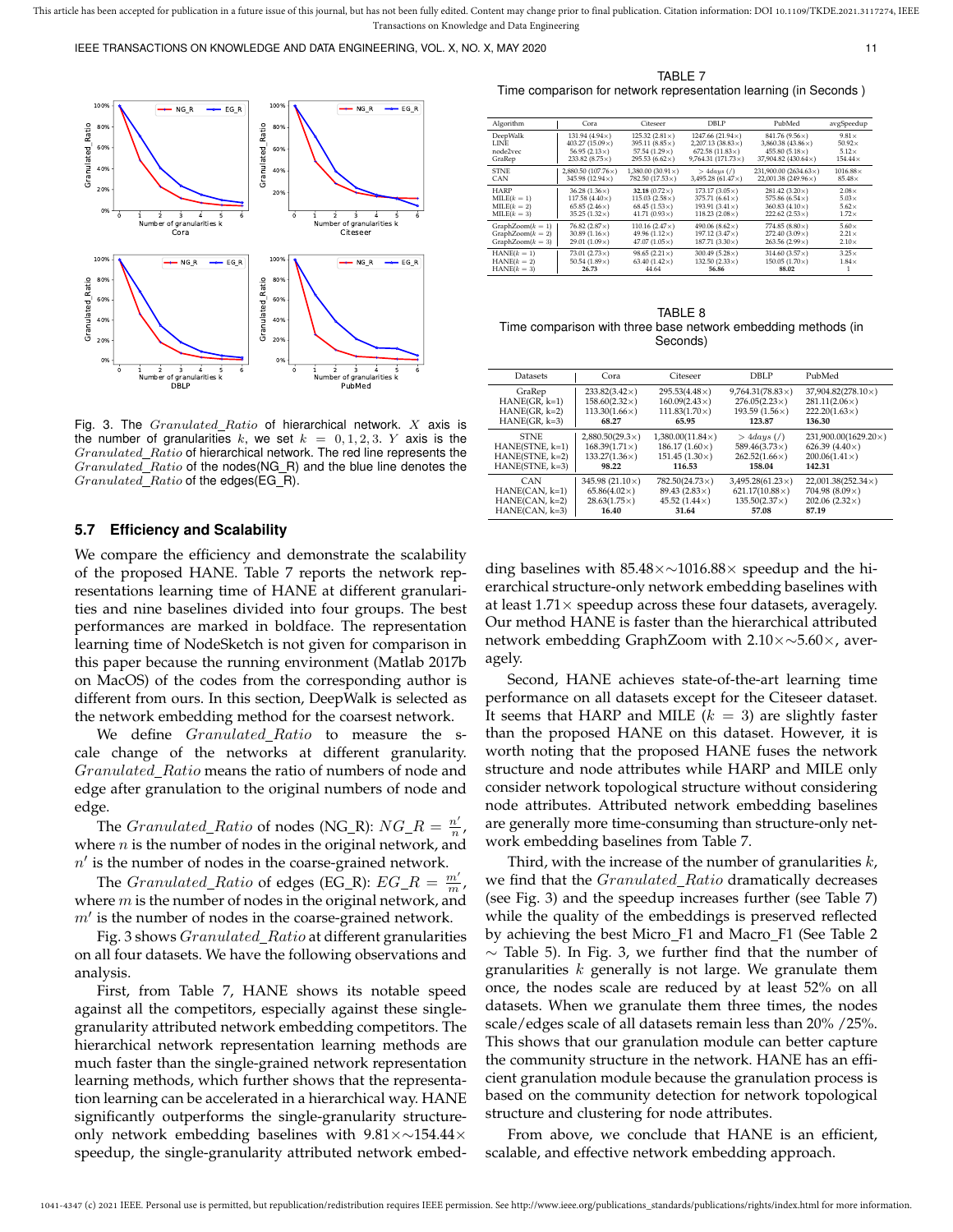IEEE TRANSACTIONS ON KNOWLEDGE AND DATA ENGINEERING, VOL. X, NO. X, MAY 2020 12



Fig. 4. The performance of node classification with different base network embedding methods for the coarsest network in HANE (i.e., NE module). Red bars indicate the results of methods GraRep, STNE, and CAN. Three different blue bars represent the results of HANE(GR), HANE(STNE), and HANE(CAN) with different granularities k=1, 2, 3, respectively. (a), (b), (c) show the comparison of  $Micro\_F1$  scores for GraRep, STNE, CAN, respectively. The  $Macc$  F1 scores of them are shown in (d), (e), (f). The training ratio is set 20%, similar conclusions are on other training ratios.

#### **5.8 Flexibility**

In this section, we will show the proposed HANE is flexible that structure-only network embedding methods and attributed network embedding methods are both suitable for the NE module of HANE. Table 8 shows the embedding learning time of HANE on different datasets with three network embedding methods, GraRep, STNE, and CAN, at the coarsest granularity. The best performances are marked in boldface. Fig. 4 summarizes the performances of the proposed HANE with different network embedding methods and the original embedding methods with the 20% training ratio and similar conclusions can be drawn on other training ratios.

As shown in Fig. 4 and Table 8, we have the same observations as the above. First, HANE achieves higher Micro F1 and Macro F1 scores than all the competitors across all four datasets within a much shorter time. Second, HANE significantly outperforms GraRep that is a single-granularity structure-only network embedding competitor with 3.42×∼278.10× speedup, STNE and CAN which are attributed network embedding competitors with 29.30×∼1629.20× speedup and 21.10×∼252.34× speedup.

At the coarsest granularity, we can use any of the existing structure-only network embedding methods and attributed network embedding methods for the NE module of HANE that is flexible.

#### **5.9 Different Granulation Layers**

In this section, we study how the number of granularities k affect the performance of HANE. Starting from  $k = 1$ ,

we increase k until it reaches 6 or the coarsest graph contains less than 100 nodes. From Fig. 5, we find that node classification performance of HANE are not sensitive to the number of granularities  $k$  on all four datasets. This is because in the refinement module, we integrate the attribute information of each layer as the supplementary information of the topology, which can better refine the representation of the coarsest network layer by layer. Before the compression reduction rate converges, the larger  $k$  is, the shorter the running time is. This further shows that HANE can increase the speed while maintaining performance.

## **5.10 Large-scale Attributed Network Representation Learning**

In Fig.6, we show the  $Micro\_F1$  and running time of HANE, MILE and GraphZoom with  $k$  varying 1 to 3 on Yelp dataset, and comparison of HANE and MILE with  $k$  varying 1 to 4 on Amazon dataset. Yelp and Amazon are large-scale attribute networks. We use DeepWalk for network embedding at the coarsest granularity, the training ratio is set 20%, similar conclusions are on other training ratios. We have executed GraphZoom for more than four days on Amazon dataset, but no results were obtained. When increasing  $k$ , HANE achieves a higher speedup while the  $Micro\_F1$  decreases slowly while effectively granulate the large-scale network without losing key information, thereby greatly reducing the embedding time, and improve the quality of embedding methods on large-scale attribute networks.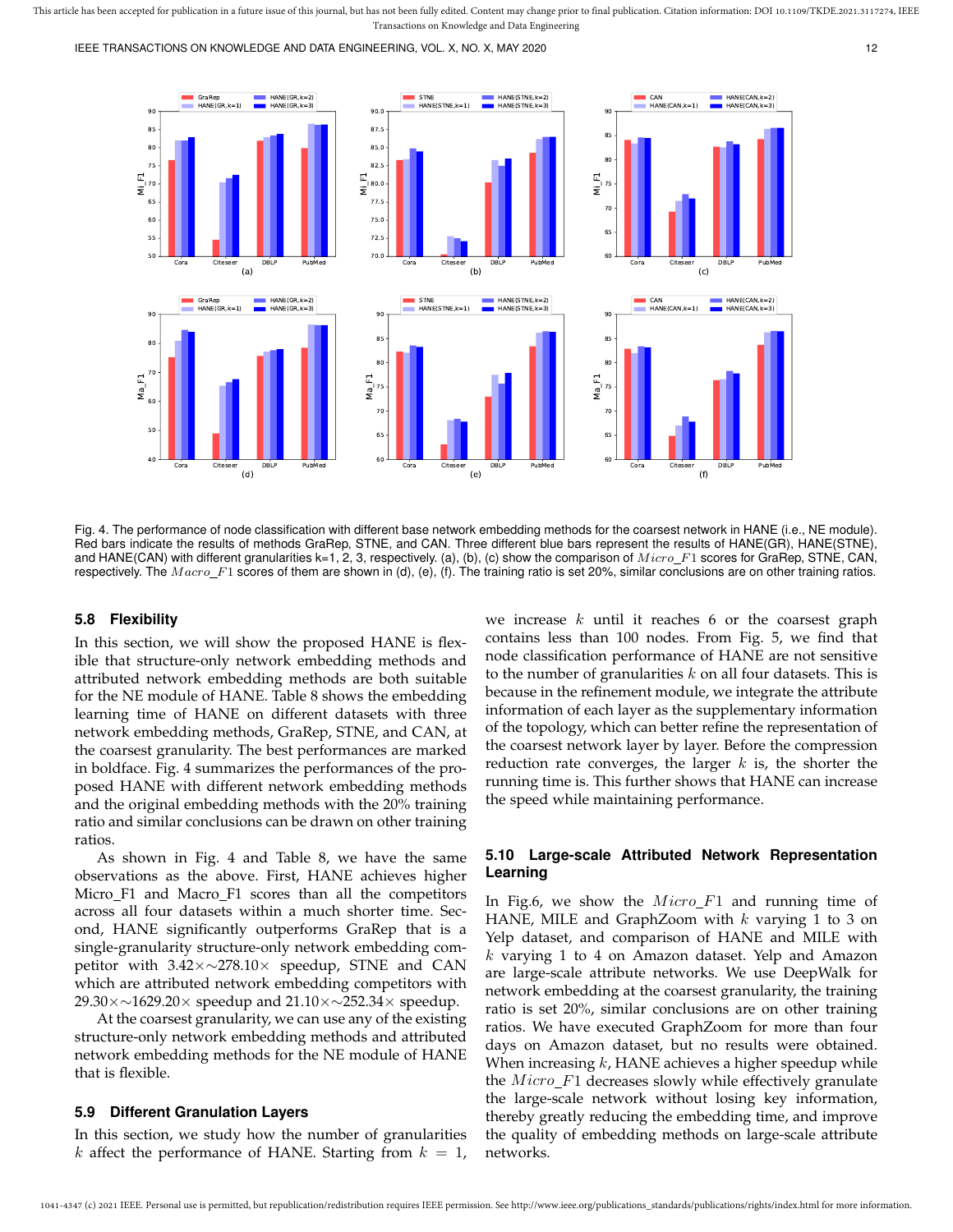IEEE TRANSACTIONS ON KNOWLEDGE AND DATA ENGINEERING, VOL. X, NO. X, MAY 2020 13 13



Fig. 5. The performance changes as the number of granulation layers increases.  $Micro_F1$  and running time are reported in the first and second rows, respectively.



Fig. 6. Comparisons of HANE, MILE and GraphZoom on Yelp dataset and run HANE and MILE on Amazon dataset.  $Micro\_F1$  and running time are reported in the first and second columns respectively. The running time is showed in seconds.

In this section, we analyze the statistical significance of method performance improvement through a significant test. First we learn the representation of nodes and randomly sample 10%∼90% labeled nodes to train a SVM classifier and the rest nodes are used for testing. Each experiment is independently implemented for five times. Then, the average performances  $(Micro_F1)$  on the testing set of HANE( $k=2$ ) performs an independent samples t-test [56] with all baselines on four datasets separately, and calculates *p-value* as shown in Tabel 9, significance level  $\alpha = 0.05$ . In

**5.11 Significant Test**

#### GraphZoom $(k = 1)$  4.11E-05 1.14E-06 8.75E-05 1.93E-14<br>GraphZoom $(k = 2)$  2.79E-08 1.77E-07 8.41E-06 8.22E-15 GraphZoom $(k = 2)$  2.79E-08 1.77E-07 8.41E-06 8.22E-15<br>GraphZoom $(k = 3)$  1.75E-08 8.10E-08 7.00E-06 3.11E-15  $GraphZoom(k=3)$ HANE( $k = 1$ ) | 0.06 0.03 0.002 0.013

 $MILE(k = 2)$  3.07E-07 1.98E-12 1.96E-07 1.03E-13<br> $MILE(k = 3)$  1.08E-08 1.54E-11 1.89E-08 4.51E-11

 $HANE(k = 2)$  1.0 1.0 1.0 1.0<br>  $HANE(k = 3)$  0.15 0.12 0.438 0.021

 $MILE(k = 1)$  2.54E-08<br> $MILE(k = 2)$  3.07E-07

 $MILE(k = 3)$ 

 $HANE(k = 3)$ 

Table 9, the last three row is an independent samples t-test for  $HANE(k=1, k=2, k=3)$ , they do not differ. It can be seen that the average  $p\text{-}value\text{=}6.09E\text{--}04\textcolor{black}{<}\alpha$  of  $\text{HANE}(k\text{=}2)$  over the baselines in four datasets. When  $k = 1$  and  $k = 3$ , there are similar conclusions. This proves that the performance

In this paper, we formalize the hierarchical attributed network embedding problem and propose an effective framework HANE to solve it with both network topological structure and node attributes in a hierarchical way. HANE not only incorporates these two kinds of information within one granularity but infers them across granularities. Furthermore, HANE is highly efficient for attributed network

TABLE 9 p-value of independent samples t-test

Datasets | Cora Citeseer DBLP PubMed DeepWalk 1.31E-06 1.91E-10 2.28E-05 8.42E-11<br>1.1NE 3.01E-08 1.13E-14 1.52E-11 2.22E-15 LINE 3.01E-08 1.13E-14 1.52E-11 2.22E-15 node2vec 1.13E-10 7.67E-11 1.42E-06 3.39E-12<br>GraRep 5.98E-09 3.07E-10 3.61E-11 4.95E-11 GraRep 5.98E-09 3.07E-10 3.61E-11 4.95E-11 NodeSketch 5.97E-06 6.57E-03 6.6E-04 0.0002 STNE  $= 5.4E-03$  2.89E-03 7.23E-09 1.15E-08<br>CAN 0.0182 1.70E-05 1.47E-07 1.05E-09 CAN 0.0182 1.70E-05 1.47E-07 1.05E-09 HARP 1.43E-09 7.02E-14 2.54E-09 6.24E-14<br>LE(k = 1) 2.54E-08 5.34E-13 3.07E-07 1.07E-13

| <b>6 CONCLUSION AND FUTURE WORK</b>                                                                                                                                                                                                                                                                                       |
|---------------------------------------------------------------------------------------------------------------------------------------------------------------------------------------------------------------------------------------------------------------------------------------------------------------------------|
| for HANE( $k=1$ , $k=2$ , $k=3$ ), they do not differ. It can be see<br>that the average $p\n-value=6.09E-04<\alpha$ of HANE(k=2) ove<br>the baselines in four datasets. When $k = 1$ and $k = 3$ , then<br>are similar conclusions. This proves that the performanc<br>improvement of HANE is statistically significant. |
|                                                                                                                                                                                                                                                                                                                           |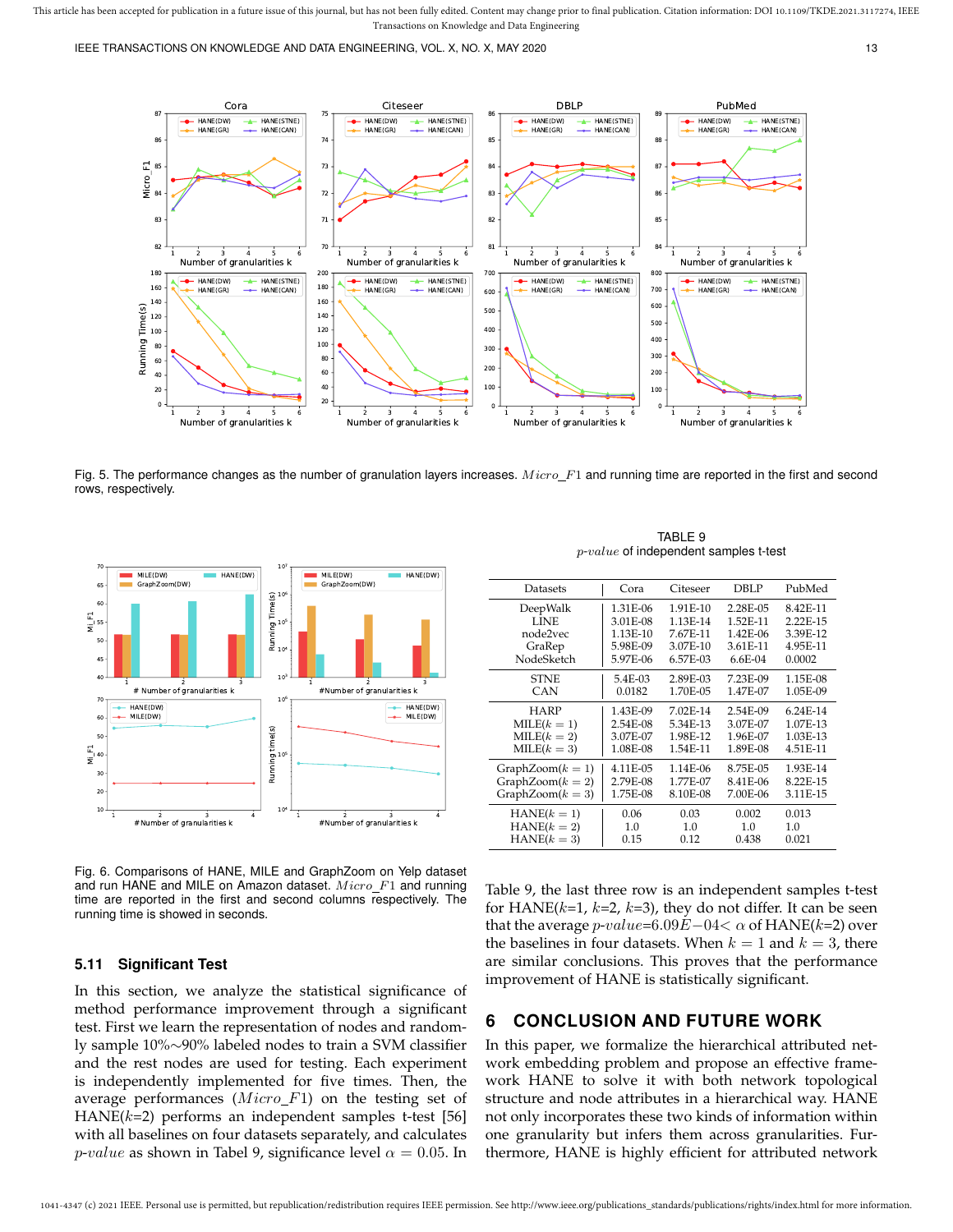IEEE TRANSACTIONS ON KNOWLEDGE AND DATA ENGINEERING, VOL. X, NO. X, MAY 2020 14

embedding. We split the overall network embedding into three modules: granulation module GM, network embedding module NE on the coarsest network, and refinement module RM. GM mainly constructs a hierarchical attributed network from fine to coarse based on both the network topological structure and node attributes so that we can capture the relationships between different granularities and get a series of smaller attributed networks. NE module is flexible with many existing network embedding methods for the attributed network at the coarsest granularity. RM inherits and updates embeddings of the constructed hierarchical attributed network from coarse to fine so that we can quickly get the embeddings of the original network. The proposed framework HANE shows notable speedup and achieves significantly better performances compared to previous state-of-the-art methods on two tasks, including node classification and link prediction, across several datasets.

In future, we will explore the following directions:

1) We seek to investigate the extensibility of our model on dynamic network, such as learning new node representations without repeatedly training the model.

2) Another interesting direction is semi-supervised learning of our model. We will adjust our framework according to specific tasks such as node clustering and graph classification, and consider the label information of the training set to improve the quality of the node representation used for prediction.

#### **ACKNOWLEDGMENT**

This work was partially supported the National Natural Science Foundation of China (Grants #61876001, #61602003 and #61673020), National High Technology Research and Development Program (Grant #2017YFB1401903), and the Recruitment Project of Anhui University for Academic and Technology Leader.

#### **REFERENCES**

- [1] B. Perozzi, R. Al-Rfou, and S. Skiena, "Deepwalk: Online learning of social representations," in *KDD'14*. ACM, 2014, pp. 701–710.
- A. Grover and J. Leskovec, "node2vec: Scalable feature learning for networks," in *KDD'16*. ACM, 2016, pp. 855–864.
- [3] J. Tang, M. Qu, M. Wang, M. Zhang, J. Yan, and Q. Mei, "Line: Large-scale information network embedding," in *WWW'15*, 2015, pp. 1067–1077.
- [4] J. Qiu, Y. Dong, H. Ma, J. Li, K. Wang, and J. Tang, "Network embedding as matrix factorization: Unifying deepwalk, line, pte, and node2vec," in *WSDM'18*. ACM, 2018, pp. 459–467.
- J. Tang, M. Qu, and Q. Mei, "Pte: Predictive text embedding through large-scale heterogeneous text networks," in *KDD'15*. ACM, 2015, pp. 1165–1174.
- [6] C. Tu, X. Zeng, H. Wang, Z. Zhang, Z. Liu, M. Sun, B. Zhang, and L. Lin, "A unified framework for community detection and network representation learning," *TKDE*, vol. 31, no. 6, pp. 1051– 1065, 2018.
- [7] H. Wang, T. Xu, Q. Liu, D. Lian, E. Chen, D. Du, H. Wu, and W. Su, "Mcne: An end-to-end framework for learning multiple conditional network representations of social network," in *KDD'19*, 2019, pp. 1064–1072.
- [8] J. Liu, Z. He, L. Wei, and Y. Huang, "Content to node: Selftranslation network embedding," in *KDD'18*. ACM, 2018, pp. 1794–1802.
- Z. Meng, S. Liang, H. Bao, and X. Zhang, "Co-embedding attributed networks," in *WSDM'19*. ACM, 2019, pp. 393–401.
- [10] L. Liao, X. He, H. Zhang, and T.-S. Chua, "Attributed social network embedding," *TKDE*, vol. 30, no. 12, pp. 2257–2270, 2018.
- [11] H. Gao and H. Huang, "Deep attributed network embedding," in *IJCAI'18*, 2018, pp. 3364–3370.
- [12] H. Yang, S. Pan, P. Zhang, L. Chen, D. Lian, and C. Zhang, "Binarized attributed network embedding," in *ICDM'18*. IEEE, 2018, pp. 1476–1481.
- [13] Y. Dong, N. V. Chawla, and A. Swami, "metapath2vec: Scalable representation learning for heterogeneous networks," in *KDD'17*. ACM, 2017, pp. 135–144.
- [14] Y. Cen, X. Zou, J. Zhang, H. Yang, J. Zhou, and J. Tang, "Representation learning for attributed multiplex heterogeneous network," in *KDD'19*, 2019, pp. 1358–1368.
- [15] R. A. Rossi, R. Zhou, and N. Ahmed, "Deep inductive graph representation learning," *TKDE*, pp. 1–15, 2018.
- [16] J. Liang, S. Gurukar, and S. Parthasarathy, "Mile: A multi-level framework for scalable graph embedding," in *arXiv preprint arXiv:1802.09612*, 2018.
- [17] H. Chen, B. Perozzi, Y. Hu, and S. Skiena, "Harp: Hierarchical representation learning for networks," in *AAAI'18*. AAAI Press, 2018, pp. 2127–2134.
- [18] A. K. Bhowmick, K. Meneni, M. Danisch, J.-L. Guillaume, and B. Mitra, "Louvainne: Hierarchical louvain method for high quality and scalable network embedding," in *WSDM'20*, 2020, pp. 43– 51.
- [19] C. Deng, Z. Zhao, Y. Wang, Z. Zhang, and Z. Feng, "Graphzoom: A multi-level spectral approach for accurate and scalable graph embedding," in *ICLR'20*, 2020.
- [20] Z. Ying, J. You, C. Morris, X. Ren, W. Hamilton, and J. Leskovec, "Hierarchical graph representation learning with differentiable pooling," in *NeurIPS'18*.
- [21] Y. Ma, S. Wang, C. C. Aggarwal, and J. Tang, "Graph convolutional networks with eigenpooling," in *KDD'19*, 2019, pp. 723–731.
- [22] T. N. Kipf and M. Welling, "Semi-supervised classification with graph convolutional networks," in *ICLR'17*, 2017.
- [23] W. Hamilton, Z. Ying, and J. Leskovec, "Inductive representation learning on large graphs," in *NeurIPS'17*, 2017, pp. 1024–1034.
- [24] B. Xu, H. Shen, Q. Cao, Y. Qiu, and X. Cheng, "Graph wavelet neural network," in *ICLR'19*, 2019.
- [25] W. Huang, E. Chen, Q. Liu, Y. Chen, Z. Huang, Y. Liu, Z. Zhao, D. Zhang, and S. Wang, "Hierarchical multi-label text classification: An attention-based recurrent network approach," in *CIK-M'19*, 2019, pp. 1051–1060.
- [26] X. Huang, J. Li, and X. Hu, "Label informed attributed network embedding," in *WSDM'17*. ACM, 2017, pp. 731–739.
- [27] H. Zeng, H. Zhou, A. Srivastava, R. Kannan, and V. Prasanna, "Graphsaint: Graph sampling based inductive learning method," *ICLR'20*, 2020.
- [28] S. Cao, W. Lu, and Q. Xu, "Grarep: Learning graph representations with global structural information," in *CIKM'15*. ACM, 2015, pp. 891–900.
- [29] M. Ou, P. Cui, J. Pei, Z. Zhang, and W. Zhu, "Asymmetric transitivity preserving graph embedding," in *KDD'16*. ACM, 2016, pp. 1105–1114.
- [30] Y. Li, Y. Wang, T. Zhang, J. Zhang, and Y. Chang, "Learning network embedding with community structural information," in *IJCAI'19*, 2019, pp. 2937–2943.
- [31] J. Zhang, Y. Dong, Y. Wang, J. Tang, and M. Ding, "Prone: fast and scalable network representation learning," in *IJCAI'19*, 2019, pp. 4278–4284.
- [32] X. Shen, S. Pan, W. Liu, Y.-S. Ong, and Q.-S. Sun, "Discrete network embedding," in *IJCAI18*, 2018, pp. 3549–3555.
- [33] J. Guo, L. Xu, and E. Chen, "Spine: Structural identity preserved inductive network embedding," in *IJCAI'19*, 2019, pp. 2399–2405.
- [34] D. Yang, P. Rosso, B. Li, and P. Cudre-Mauroux, "Nodesketch: Highly-efficient graph embeddings via recursive sketching," in *KDD'19*, 2019, pp. 1162–1172.
- [35] X. Huang, J. Li, and X. Hu, "Accelerated attributed network embedding," in *SDM'17*. SIAM, 2017, pp. 633–641.
- [36] C. Yang, Z. Liu, D. Zhao, M. Sun, and E. Chang, "Network representation learning with rich text information," in *IJCAI'15*, 2015, pp. 2111–2117.
- [37] C. Tu, H. Liu, Z. Liu, and M. Sun, "Cane: Context-aware network embedding for relation modeling," in *ACL'17*, 2017, pp. 1722–1731.
- [38] Z. Zhang, H. Yang, J. Bu, S. Zhou, P. Yu, J. Zhang, M. Ester, and C. Wang, "Anrl: Attributed network representation learning via deep neural networks." in *IJCAI'18*, 2018, pp. 3155–3161.
- [39] J. Liu, N. Li, and Z. He, "Network embedding with dual generation tasks," in *IJCAI'19*. AAAI Press, 2019, pp. 5102–5108.